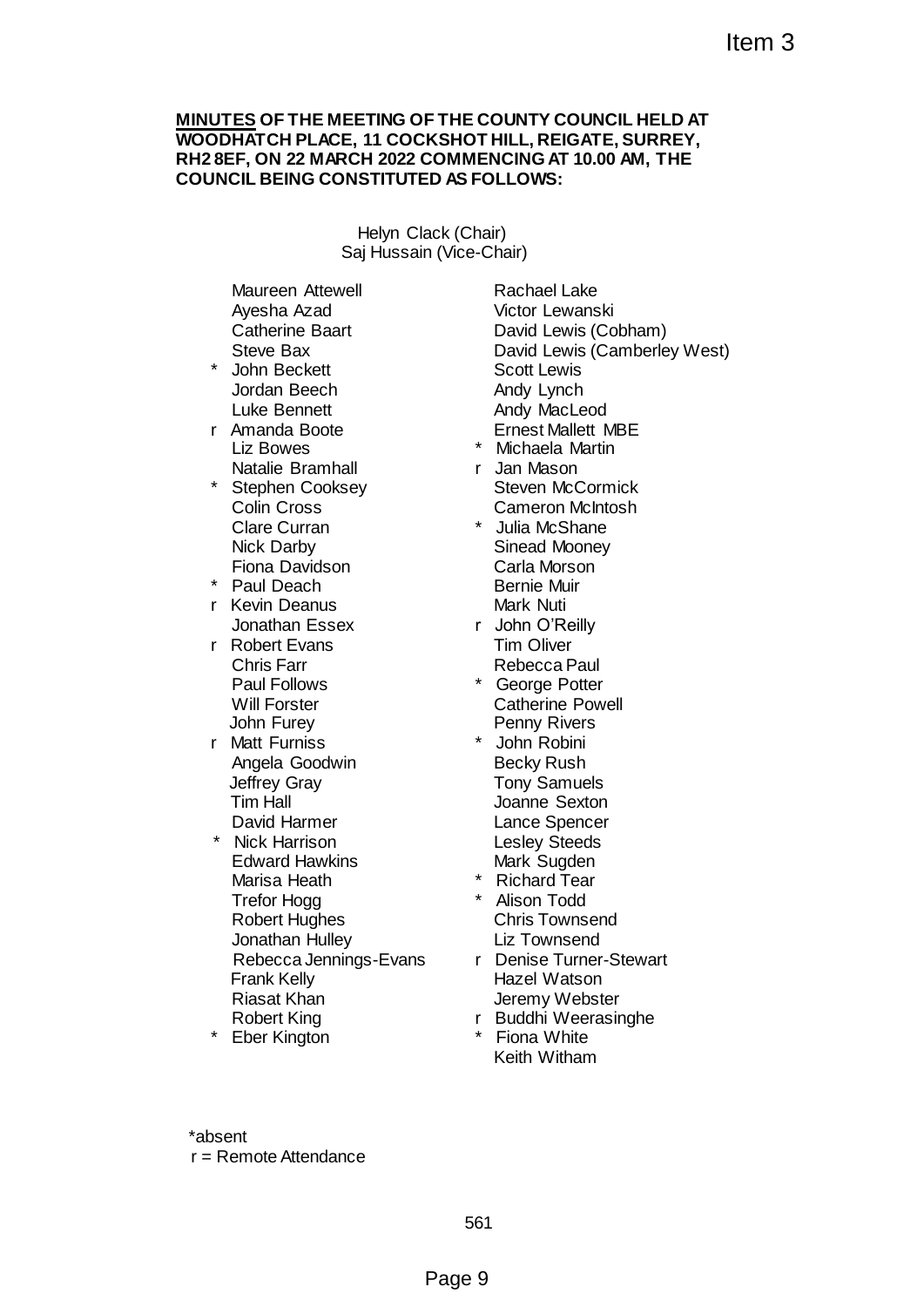Before moving to the first agenda item the Chair noted that regarding the minutes of item 3: Statements by Members for the Council - Informal meeting on 18 January 2022, Eber Kington had requested that an informative note be added to the minutes of that meeting to correct a comment that he made in his statement concerning the Cabinet Member for Transport and Infrastructure. Eber Kington had also issued an apology to the Cabinet Member and the Chair confirmed that she would ensure that an informative note would be added to the minutes for that item. The Chair reminded Members to ensure the accuracy of statements made at Council.

## **17/22 APOLOGIES FOR ABSENCE [Item 1]**

Apologies for absence were received from John Beckett, Stephen Cooksey, Paul Deach, Nick Harrison, Eber Kington, Michaela Martin, Julia McShane, George Potter, John Robini, Richard Tear, Alison Todd, Fiona White.

Members who attended remotely and had no voting rights were Amanda Boote, Kevin Deanus, Robert Evans, Matt Furniss, Jan Mason, John O'Reilly, Denise Turner-Stewart, Buddhi Weerasinghe.

## **18/22 MINUTES [Item 2]**

The minutes of the meeting of the County Council held on 8 February 2022 were submitted, confirmed and signed.

#### **19/22 DECLARATIONS OF INTEREST [Item 3]**

There were none.

#### **20/22 CHAIR'S ANNOUNCEMENTS [Item 4]**

The Chair noted:

 That her full announcements could be found in the Council agenda front sheet and led the Council in a one-minute silence in solidarity for Ukraine.

#### **21/22 LEADER'S STATEMENT [Item 5]**

The Leader made a detailed statement. A copy of the statement is attached as Appendix A.

Members raised the following topics:

- That the war in Ukraine was a humanitarian crisis, millions faced daily horrors and sought sanctuary.
- Welcomed the change in rating from Inadequate to Good overall for Youth Offending Service and noted that three areas were rated Outstanding.
- Welcomed the change in Ofsted rating in Children's Services from Inadequate to Requires Improvement overall.
- That the problems raised in the Ofsted inspection report needed to be acknowledged and that greater progress needed to be made at pace.
- That whilst Surrey Corporate Parenting Board meetings had strong engagement, Surrey's Corporate Parenting Strategy was outdated.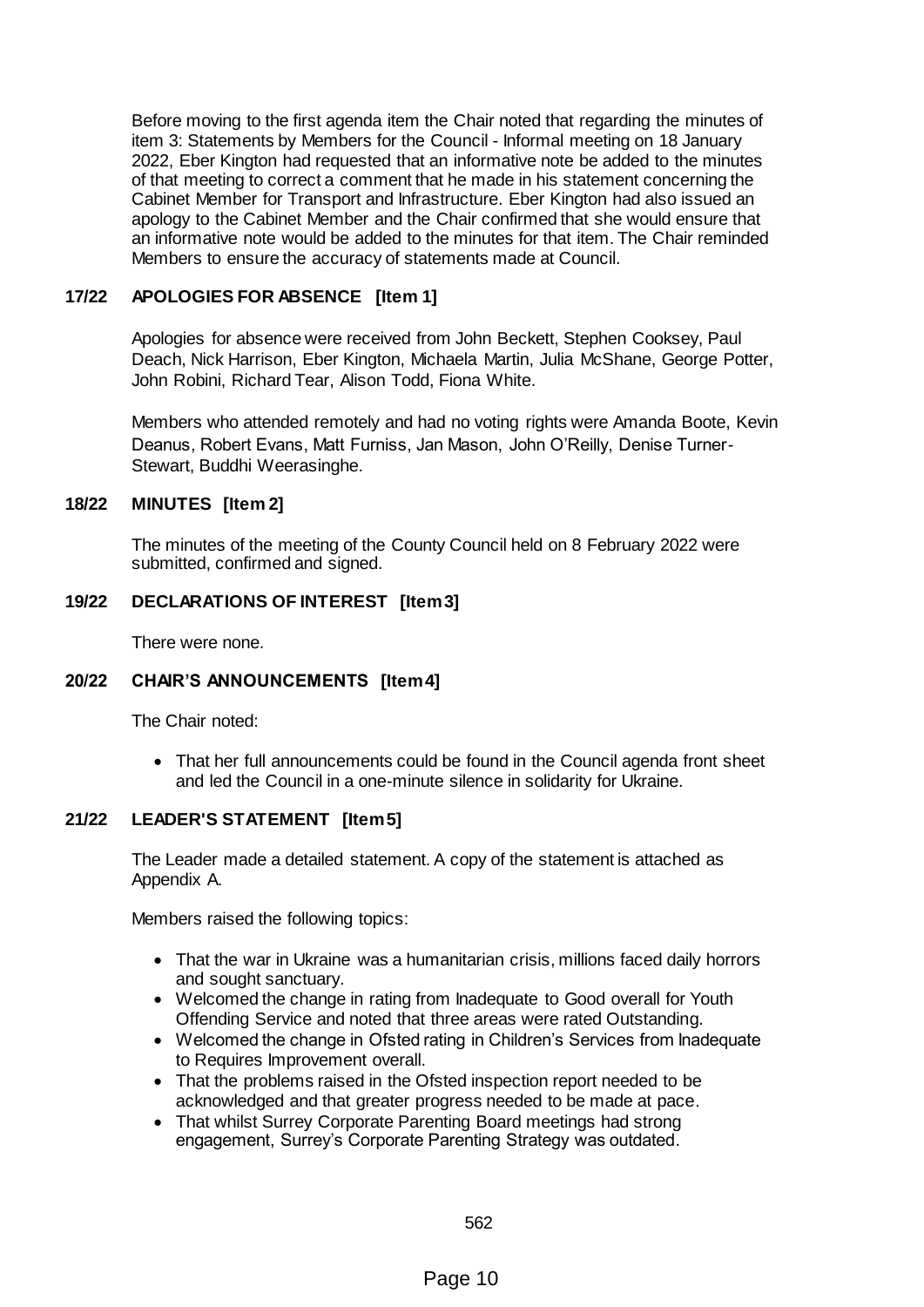- That the decision to remove the highway functions of the Local and Joint Committees was conducted with little consultation and questions remained unanswered.
- That regarding the decision to close eight care homes, repairs should have been made earlier and sought reassurance that redevelopment would be considered imminently.
- Agreed that the Ukraine conflict put local political disagreements into context and welcomed the cross-party motions and support.
- Hoped that the administration would continue to listen to the suggestions of the opposition, noting the positive engagement with the Liberal Democrat Group regarding flying the Ukrainian flag, to offer support to refugees and for the Surrey Pension Fund Committee to review its investments in Russia.
- Praised the efforts of staff in the change of Ofsted rating in Children's Services and hoped that the original motion 8 (ii) would help progress to be made.
- That the Communities, Environment and Highways Select Committee robustly reviewed Your Fund Surrey and hoped that the Cabinet would agree the recommendations made and all recommendations from the Select Committees going forward.
- That with the improved rating, the Council was on its way to rating of Good which was a testament to the work of the late Executive Director of Children, Lifelong Learning and Culture, the current Executive Director and staff.
- Shared the frustration of many that little was being done to simplify the process in the UK of offering sanctuary to Ukrainian refugees.
- That the economic sanctions on Russia and Belarus remained inadequate.
- That more could be done in Surrey such as relinquishing stocks of Russian investments in the pension funds.
- That a recent report by the Intergovernmental Panel on Climate Change said that scientific evidence was unequivocal that climate change was a threat to human wellbeing and the planet, imminent action was needed.
- The tripling in the forecast rise in household energy bills by October, yet geopolitics was dominated by the dependence on fossil fuels and their rising prices were driving the UK's cost of living crisis.
- That the Council must lead by example in an invest to save scheme and energy advice services for all, home insulation would cut winter fuel bills and Your Fund Surrey could be used to transform the energy efficiency of Surrey's community buildings.
- That the Council could renegotiate Surrey's bus fares and services with bus companies and the Government to provide free bus fares for journeys to school and for key workers; increasing demand and reducing pollution.
- Asked the Leader to consider an emergency response for Surrey expanding on that for Ukraine - to deal with the cost of living and the climate crisis.
- Echoed the comments made on the brutality of Putin's regime and the kindness of Surrey's residents towards Ukraine.
- That the Ofsted report on Children's Services highlighted that homeless children were being failed, there were risks around children being subjected to female genital mutilation, there was a lack of support to vulnerable children and permanent staffing was vital.
- Looked forward to rapid improvements to the highways in relation to pothole repairs and poor surface dressings on footpaths.
- That Surrey failed to offer cradle to grave services, the closure of the eight remaining care homes was an appalling record.
- Asked the Leader to review the Mayor of Greater Manchester's work on bus contracts, Surrey could offer better services and fares for residents through franchising.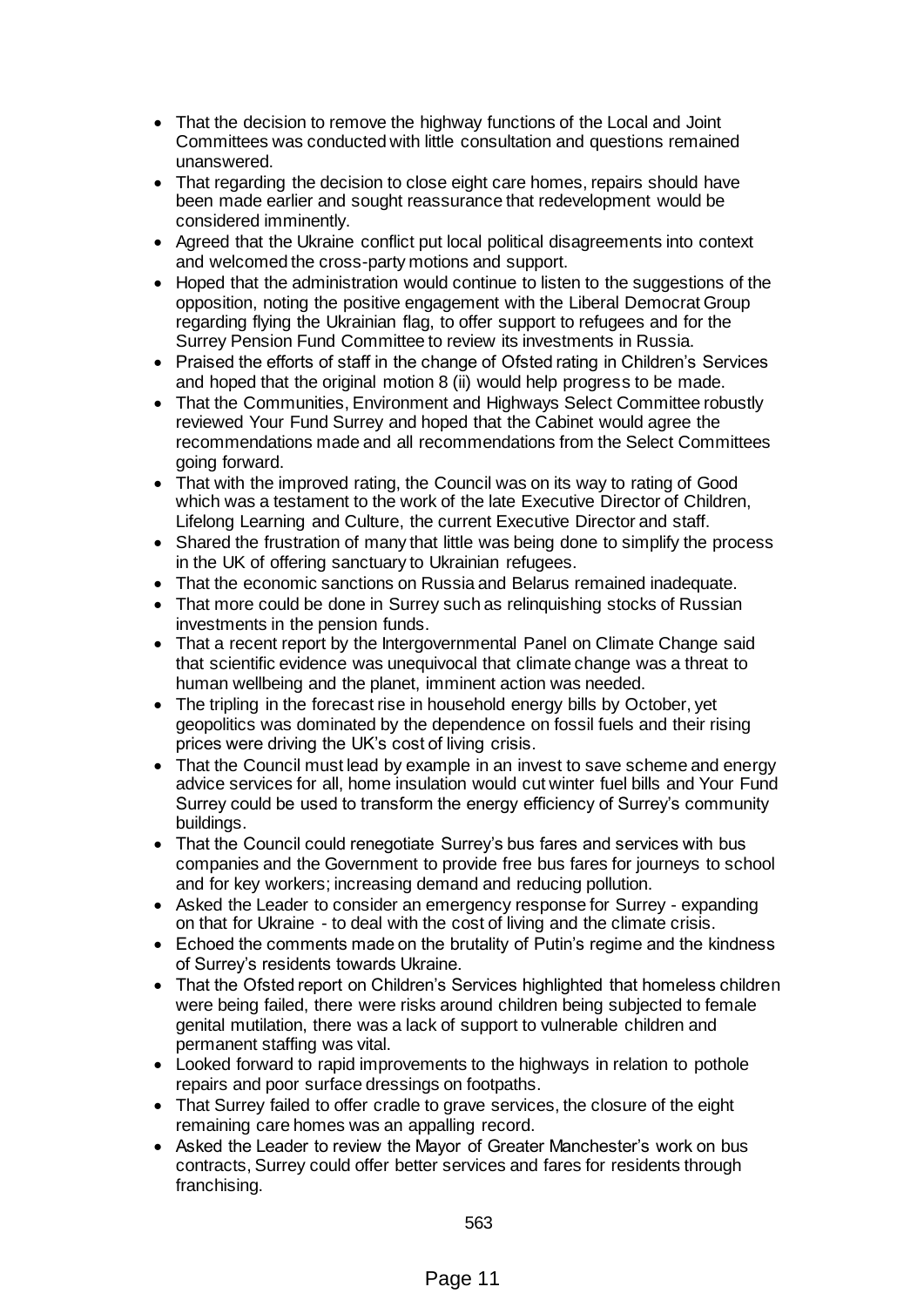- That the Government's restrictions around offering sanctuary to Ukrainian refugees were appalling.
- Questioned why the Local and Joint Committees were being destroyed as they connected with residents and gave powers to non-executive Members.
- That tackling the war in the Ukraine was a cross-party issue.
- That Farnham Town Council was working alongside volunteers to host Ukrainian families from Kharkiv, welcomed the document circulated by the Leader to Members which would help answer some of the logistical questions.

## **22/22 MEMBERS' QUESTION TIME [Item 6]**

#### **Questions:**

Notice of twenty questions had been received. The questions and replies were published in the supplementary agenda (items 6 and 8) on 21 March 2022.

A number of supplementary questions were asked and a summary of the main points is set out below:

**(Q4) Lance Spencer** highlighted the table on the number of referrals to children's social care provided in the written response which showed a drop of nearly 2% nationally compared to an increase of just over 4% regionally between 2017/18 and 2019/20. In Surrey the decrease was around 38% or just over 5,000 children that had disappeared from the system annually, he noted the concern when the Sure Start centres closed that many children without high needs would fall through the system. He asked whether the Cabinet Member for Children and Families had observed that to be the case and whether there were plans to recover those 5,000 children.

In response, the Cabinet Member for Children and Families disagreed with the Member's interpretation of the figures, children were not disappearing. She explained that the table detailed referrals as opposed to contact made and when children entered the social care system referrals were made by professionals and families. She was happy to follow up with the Member on the matter.

**(Q6) Hazel Watson** asked whether the Cabinet Member for Transport and Infrastructure agreed that the Council should publicise the fact that residents should not trail electric vehicle (EV) charging cables across pavements and should deter residents from doing that as they cause a safety hazard.

In response, the Cabinet Member for Transport and Infrastructure agreed with the Member noting that as per the written response, the Council published advice on its website on not trailing EV charging cables. He would liaise with the Council's Communications team to see what more could be done via social media.

**(Q9) Nick Darby** expressed delight that there were defibrillators at Woodhatch Place and the reception staff had been trained on how to use those. He asked whether it would be useful to have clear signage so that Members and staff know their location.

The Chair suggested that it would be good to have a training session for Members on how to use the defibrillators.

In response, the Cabinet Member for Property and Waste agreed that signage and possibly a map of their location should be in place and should be sent to Members. She would look into a training session and the appropriate team to deliver it.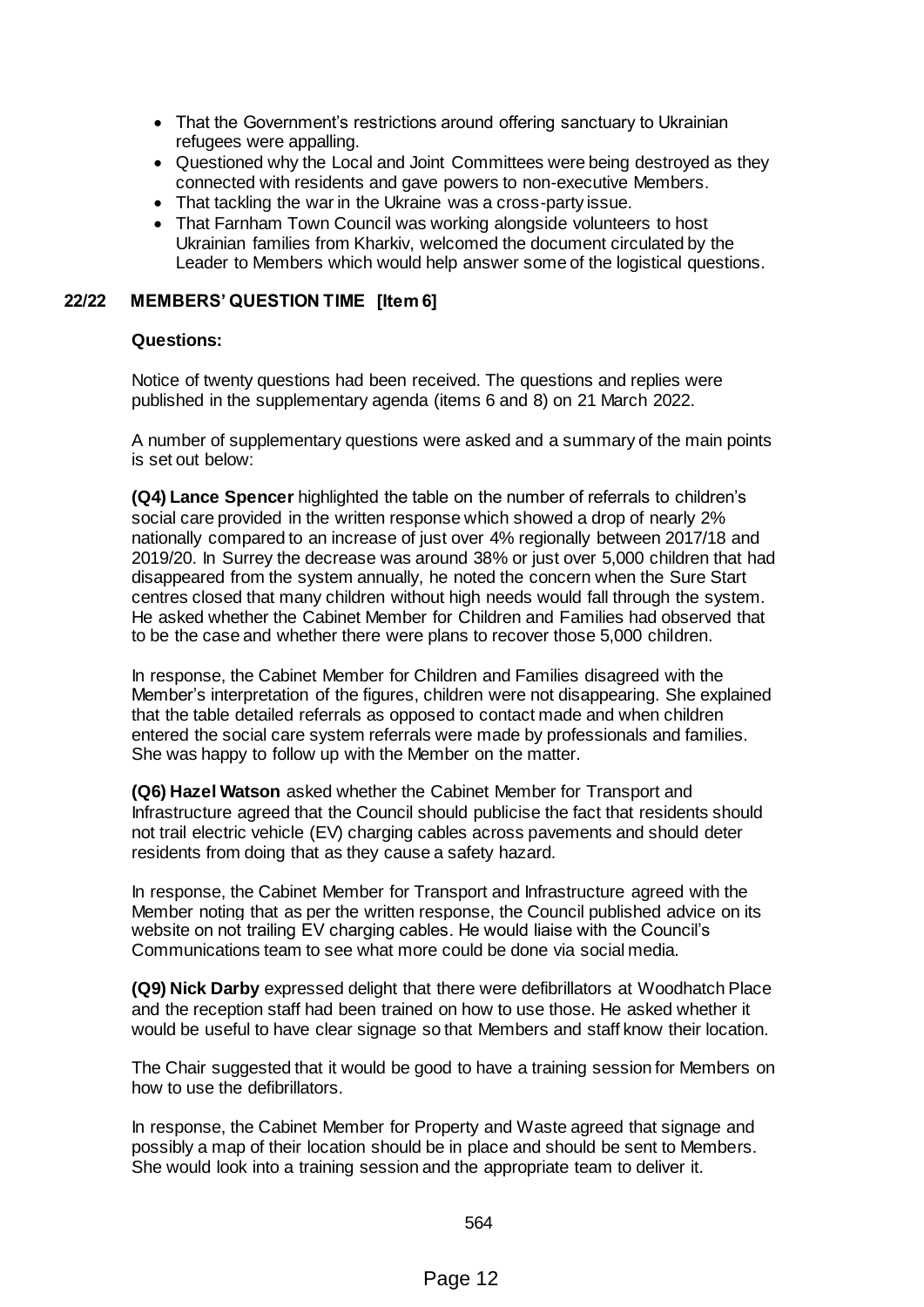**(Q11) Lance Spencer** highlighted the Council's ambitious plan to attract £120 million funding under the Bus Back Better scheme but noted disappointment that the Council would get only £18 million. He noted that it was necessary to invest in zero emission buses. He asked how the Council would encourage greater use of buses going forward, noting the increased fares and reduced frequency of buses.

In response, the Cabinet Member for Transport and Infrastructure noted disappointment that the bus sector was continuing to struggle particularly around the recruitment of drivers. Stagecoach had committed to getting back to previous levels from their temporary reduction in services. Bus and travel operators were at 70% capacity compared to pre-Covid and the continued provision by the Government of the recovery grant to October was positive. The Council's own investment of £9 million annually was vital to encourage greater bus use - to ease congestion and benefit the environment - with forthcoming plans for half price bus travel for all those aged under twenty years old. He noted that encouraging the greater use of buses would be achieved through a combination of ways.

**(Q12) Stephen Cooksey** was not present to ask a supplementary question.

**Lance Spencer** highlighted a recent meeting of the EV Member Reference Group where debate was had about how officers would deal with the distribution of 10,000 EV charging points around Surrey over the next seven years. The conclusion was that in the absence of the highway functions from the Local and Joint Committees, each Member would need to look at each application individually and liaise with the relevant Borough and District Council. He asked the Cabinet Member for Transport and Infrastructure to explain how the Council would deal with the distribution.

In response, the Cabinet Member for Communities emphasised that nothing had changed in respect of the community engagement through the Local and Joint Committees. The communities' teams were increasing their engagement with residents and a Member seminar would be run in May or June setting out how Members would be helped with engaging with their communities and how partners would engage with Members.

In response, the Cabinet Member for Transport and Infrastructure explained that a few pilots were underway on EV charging points. The Council was awaiting the next Government grant announcement about EV charging points. He noted that the Council would shortly be given a direct award with a private operator which would see the rapid increase on EV charging points in the county over the next few years. He would update Members on the matter in due course.

**(Q14) Jonathan Essex** asked the Cabinet Member for Transport and Infrastructure to confirm when the new grass cutting contracts on highway verges would be let and in the meantime what the Council would do to encourage those eight Borough and District Councils to reduce their grass cuts.

**Rachael Lake** asked that when the grass cutting contracts for highway verges expire, could consideration be given to local conservation groups to wildflower them as that would make a huge difference to the biodiversity and give residents a choice.

In response, the Cabinet Member for Transport and Infrastructure noted that as per the written response the Council was offering a one-year extension to April 2023 to the existing agency agreements with the Borough and District Councils until the final changes to contracts were made. He explained that the Council paid for a set number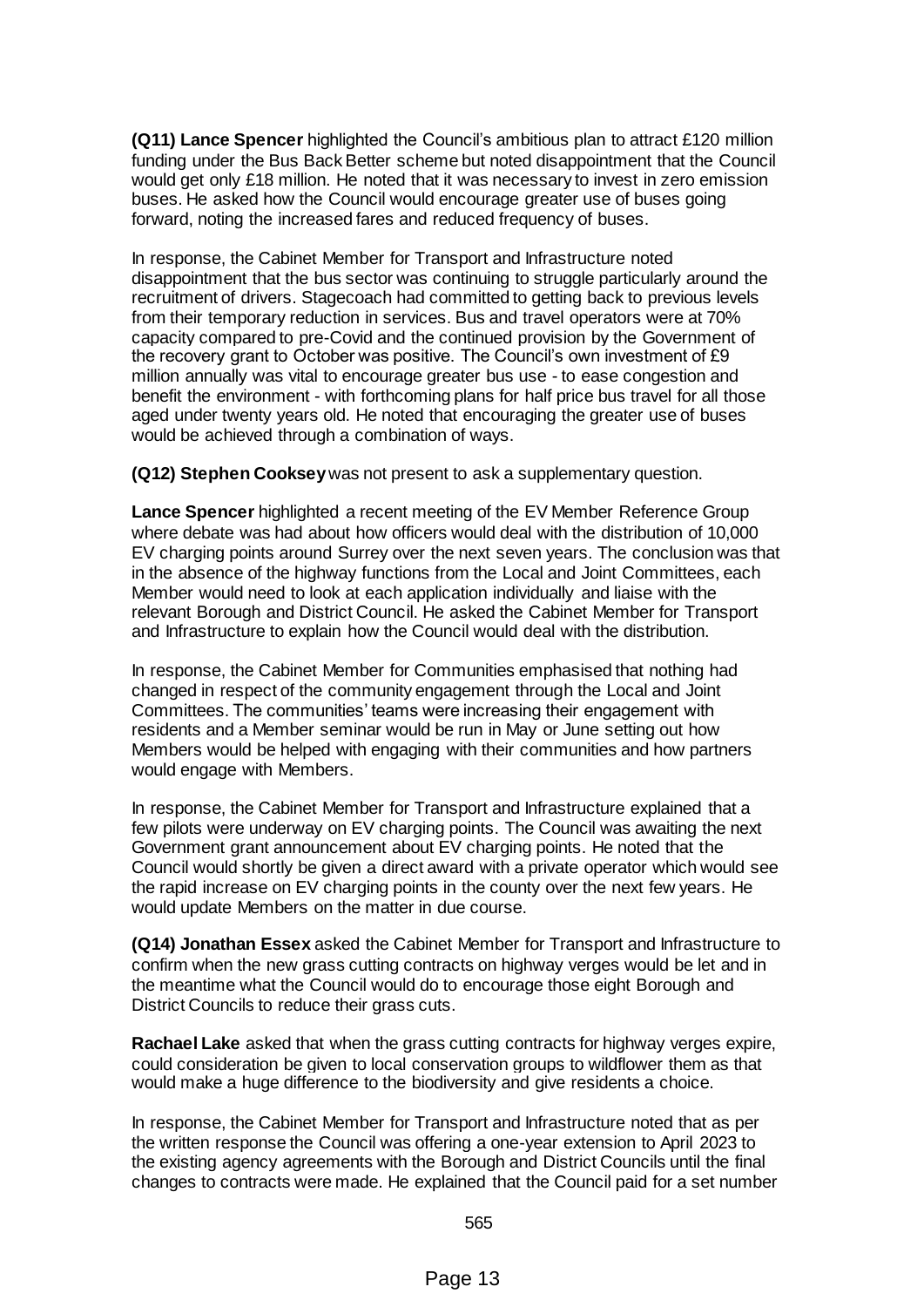of cuts which was four in urban areas and two in rural areas annually as well as one weed spray. The Council was encouraging the Borough and District Councils not to cut, the frequency varied between six to eleven across the county.

The Cabinet Member explained that the Council was actively encouraging residents to get in touch with the Highways team, he highlighted that the Council supported the Blue Campaign to reduce mowing and increase the planting of wildflowers. He noted that Elmbridge Borough Council would be moving into the county programme.

**(Q17) Jonathan Essex** looked forward to hearing the results of the pilot in Elmbridge on the use of the Minimum Energy Efficiency Standards (MEES) used as enforcement, which could be rolled out further. He asked the Cabinet Member for Environment to indicate how many households the Sustainable Warmth funding would support. He also asked how many low income and off-gas homes there were in Surrey, in order to understand the scale of the challenge and funding required.

**Robert King** referred to the pilot in Elmbridge to identify private rental properties in breach of the MEES and asked whether it would be an opportunity for the Council to explore a licensing scheme to the private rental sector, to be promoted in the Boroughs and Districts.

**Lance Spencer** expressed concern that in the Green Futures Climate Change Delivery Plan the target was to deliver improvements to insulation and heating to over 32,000 properties by 2025 and to date such improvements had been made to only 547 homes. He asked whether the Cabinet Member thought there was a chance that the targeted number could be achieved.

In response, the Cabinet Member for Environment welcomed the question and the matters raised were important for the Council in reaching its goals. She noted that she would provide the figures requested on Sustainable Warmth funding in due course.

The Cabinet Member noted that licensing was broadly done at Government level and welcomed an elaboration on the suggestions around licensing. She was happy to follow up on the matter with the Member.

The Cabinet Member noted that pilots were underway and that the Council was awaiting an update on Government funding. The targets were in place to be met and the Council would carry on with its objectives, working with its partners.

**(Q18) Lance Spencer** asked that if the Your Fund Surrey plan was delivered in that £100 million would be spent by 2025, could the Cabinet Member for Communities confirm that would cost £3 million per year for the next fifty years.

**Edward Hawkins** welcomed that written response that noted that officers continued to listen to feedback and made further refinements to Your Fund Surrey, and that Members were encouraged to speak with their communities. He asked whether the Cabinet Member could re-examine the issue in his division of taking a local road out of highways thereby making it available for a bid through Your Fund Surrey.

In response, the Cabinet Member for Communities stressed that the Council did not stipulate that it would spend £20 million annually for five years, that figure was an even breakdown out of the £100 million which had no time limit to be spent. To date £1.5 million had been awarded via Your Fund Surrey despite Covid-19 and work ceasing during last year's County Council elections. It was a scheme that was not seen elsewhere in the country and momentum in awarding funding was increasing.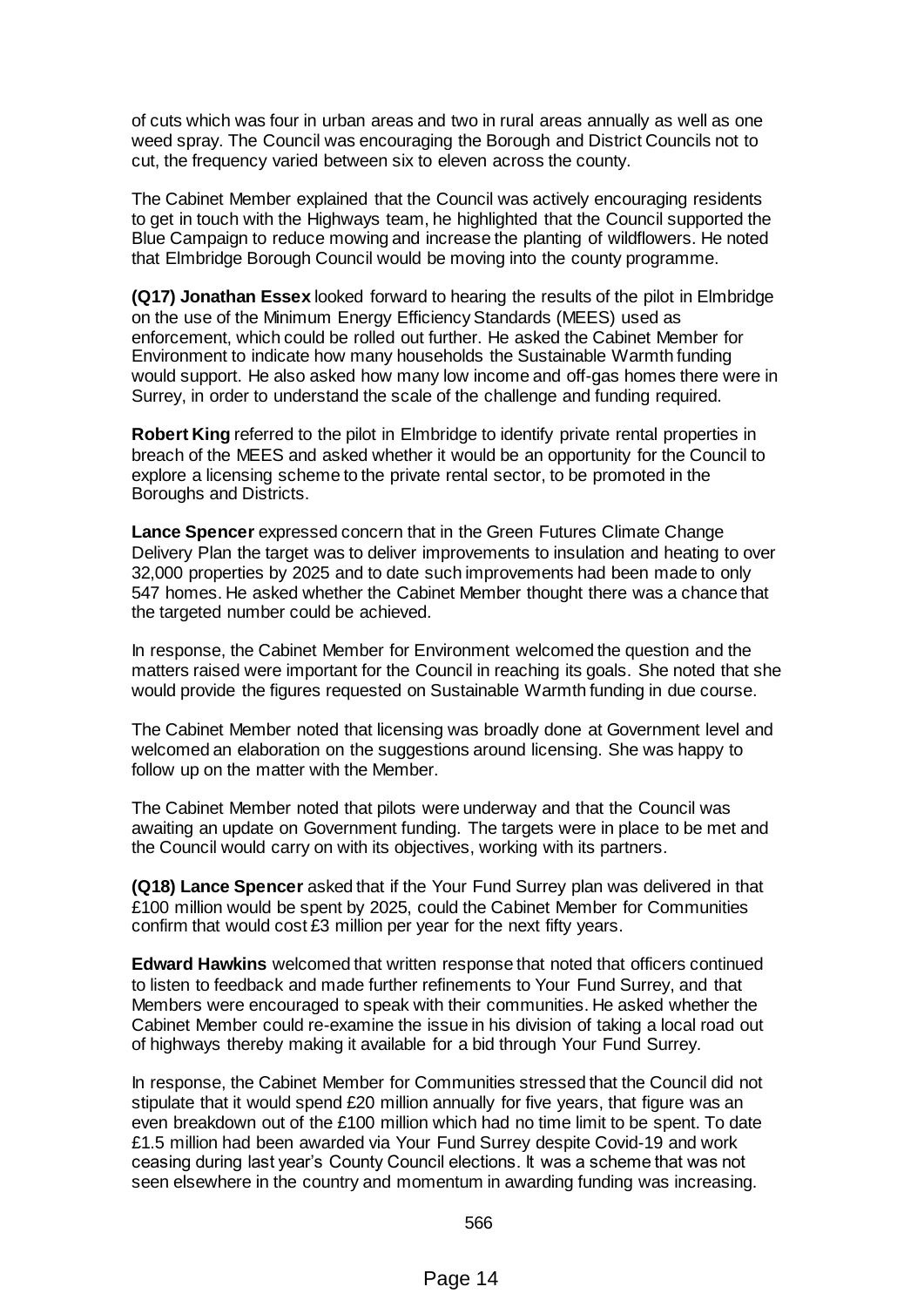The Cabinet Member noted that he would follow up the matter with the Member around the issue of the local road as a highway. He explained that fundamental to Your Fund Surrey was for communities and residents to come forward with projects and to directly bring them into fruition, which excluded highways.

In response, the Deputy Leader and Cabinet Member for Finance and Resources noted that £3 to £4 million for every £100 million borrowed covered the cost of the Council's interest payable and the cost of repaying that borrowing. The Council borrowed on an asset-by-asset basis and therefore the time spent to pay that back differed. An affordable level of borrowing was built into the Council's Medium-Term Financial Strategy and the Council used its our cash balances to minimise borrowing.

**(Q20) Jonathan Essex** noted concern in the negative consequences of drinking alcohol during pregnancy on the foetus and child later in life. He referred to 'already drinking dependently' in the written response which highlighted the need for more early and preventative action to reduce the consequences. He asked the Cabinet Member for Adults and Health what additional funding or Government support the Council needed to minimise substance abuse and the occurrence of Foetal Alcohol Syndrome (FAS).

In response, the Cabinet Member for Adults and Health thanked the Member for raising the profile of the condition which has potentially catastrophic outcomes. She provided reassurance of the focus on prevention and early intervention across Adult Social Care and Public Health. She noted that there needed to be early messaging of the impact of even social drinking during pregnancy, so women can make informed decisions. She explained that Surrey's Substance Misuse Strategy was being reviewed this year and focused on early intervention and prevention. She would bring the Strategy to Members' attention when consultation started. She would look into the comment made with the Director of Public Health on the funding needed to address the issue.

## **Cabinet Member Briefings:**

These were also published in the supplementary agenda (items 6 and 8) on 21 March 2022.

There were no questions asked by Members.

## **23/22 STATEMENTS BY MEMBERS [Item 7]**

Mark Sugden (Hinchley Wood, Claygate and Oxshott) made a statement on the recent approval of a Your Fund Surrey application for the Claygate Community Pool project at Claygate Primary School. He thanked all those involved and noted that the project would provide a significant long-term sustainable benefit for the community.

Rachael Lake (Walton) made a statement on the recent work which had started on a new free school: Heathside Walton. Whilst welcome, it was being built near the roundabout off Terrace Road which would mean four schools and leisure facilities in close proximity. The Council was running feasibility studies for two of those schools to follow - the plots identified were on Green Belt sites with one on a flood plain and landlocked. She hoped that her concerns would be looked at.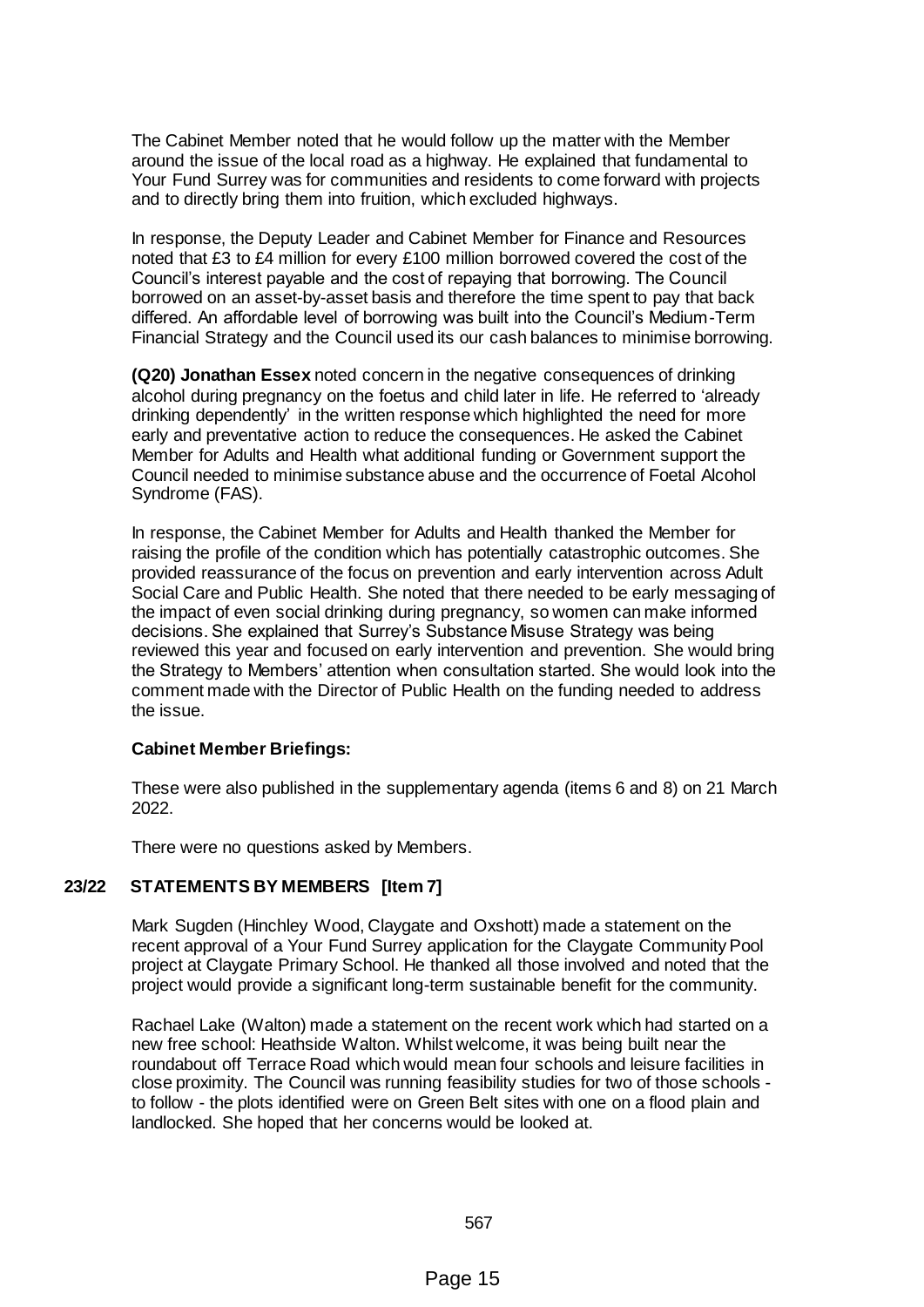## **24/22 ORIGINAL MOTIONS [Item 8]**

The Chair explained that regarding original motion 8 (v) standing in the name of Tim Oliver which was published in a supplementary agenda (item 8) on 17 March 2022, she had agreed with Group Leaders that as Chair she would be proposing the motion. This fifth motion - agreed cross-party - was received after the fourteen-day deadline, in accordance with Standing Order 11.8 'An original motion may be considered without notice if the Chairman decides that the matter is urgent'. The Chair noted that due to the subject matter she had decided to take the motion first.

## **Item 8 (v)**

Under Standing Order 12.3 the Council agreed to debate this motion.

Under Standing Order 12.1 Helyn Clack (Chair) moved:

#### **This Council notes:**

That the Russian attack on Ukraine is not just an invasion of a sovereign state, it is an attack on everything we believe in and stand for. It is an attack on freedom, democracy and self-determination.

That the terrible experiences of the people of Ukraine cannot be ignored and warrant the strongest possible action on simple humanitarian grounds as well as in support of freedom, democracy and self-determination.

#### **This Council**:

- Deplores the situation in Ukraine brought about by the unwarranted, unprovoked and unprecedented Russian leadership's aggression and invasion of the country.
- Stands in solidarity with Ukraine and the Ukrainian people.

## **This Council resolves to**:

- I. Fully engage in and support national schemes for Ukrainian refugees, to identify accommodation and homes for those arriving in Surrey, (provided by public agencies as well as Surrey householders), to assist those fleeing the country to find a safe haven here for as long as is necessary, and to facilitate their return to Ukraine as and when it is safe to do so.
- II. Review and work to immediately relinquish any connections that the Council's energy supplies, and general investments have to Russian interests.
- III. Support the decision of the Surrey Pension Fund Committee to immediately suspend making any further pension investments in Russia and Belarus and continue to review existing investments with a view to exiting. This Council urges the Committee to do so as soon as possible.
- IV. Promote as widely as possible the mechanisms by which Surrey residents can donate and support Ukraine and the Ukrainian people.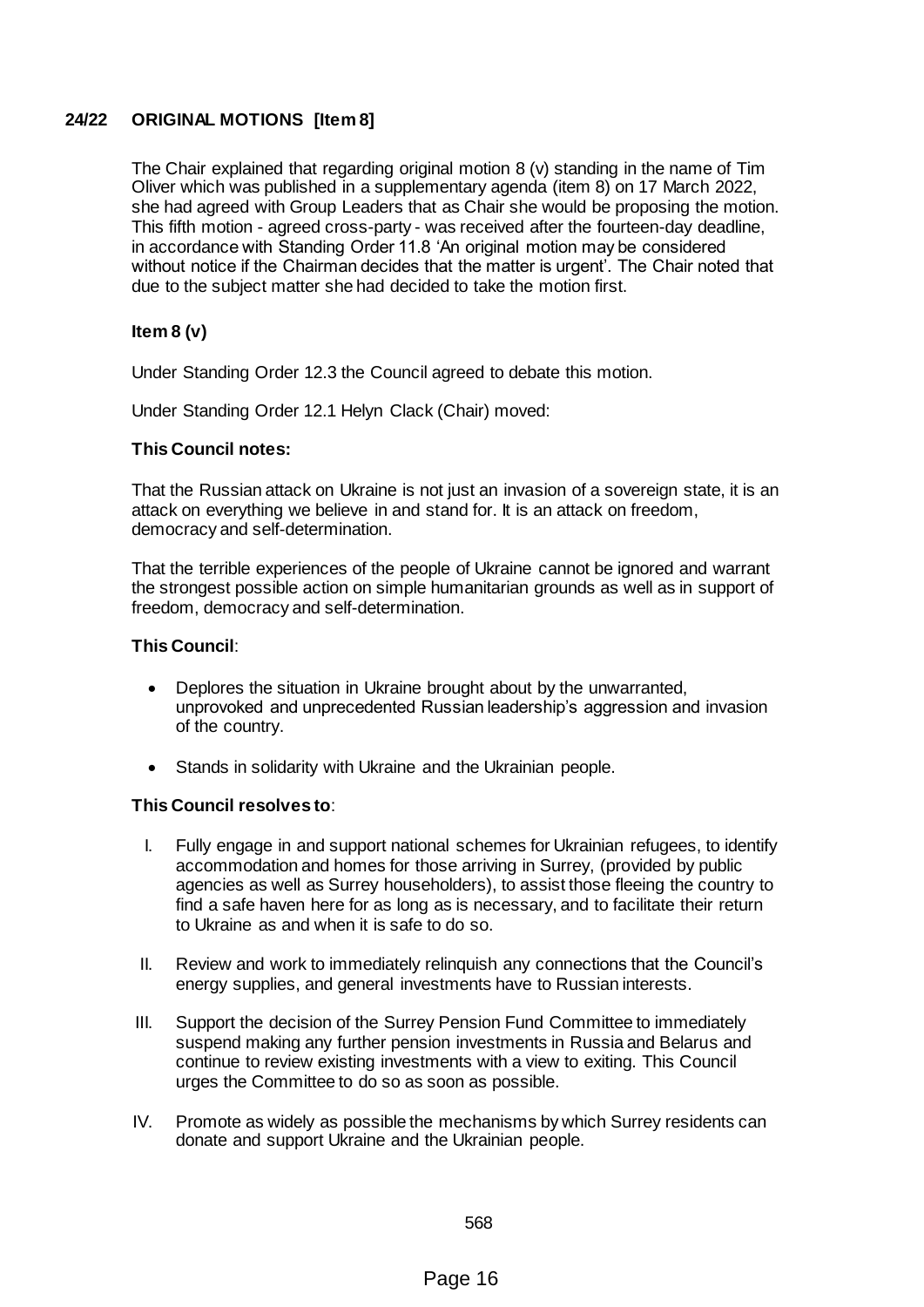V. Continue to fly the Ukrainian flag as a gesture of support at our Council Headquarters in Woodhatch Place and other buildings, until such time as hostilities cease.

Helyn Clack made the following points:

- That it was a motion of solidarity with the Ukrainian people following an unprovoked and continuing war initiated by Russia.
- That there had been wide news coverage and heartfelt descriptions of the situation.
- That the invasion was an attack on freedom, democracy and self-determination, rights enjoyed in Surrey through democratic accountability.
- That her heart went out to the Ukrainian people with many fleeing and some staying behind, led by their brave President.
- Had been moved by correspondence from residents offering to open their homes to the refugees, noting the Council's cross-local authority immigration group working with partners to house refugees from around the world, recently from Afghanistan and now Ukraine.

## *Tony Samuels arrived at 11.24 am.*

- That the Council must review and relinquish any connections that its energy suppliers and general investments have to Russian interests, the Surrey Pension Fund had made its position clear on investments in Russia and Belarus.
- That the Council's Communications team must disseminate information on how Members and residents can support and donate to the Ukrainian cause.
- That the Council had raised the Ukrainian flag alongside its flag, she encouraged Members to raise awareness across their social media.
- Called on the Council to support the motion and show solidarity.

The motion was formally seconded by Nick Darby, who made the following comments:

- Noted the terrible chain of events which had unfolded suddenly.
- That whatever political disagreements there were locally, there were democratic processes in place permitting differences of opinion.
- That the Council offered its unequivocal support to Ukraine, it was harrowing that many were homeless and separated from loved ones.
- Noted confidence that Surrey's residents would play their part and that the Council would be thinking about how it can offer support through accommodation.
- That at some stage the war would end and many would wish to return, urged the Government to look at how it could support a rebuilding project.
- Emphasised the Council's support and solidarity to Ukraine.

Eleven Members made the following comments:

- That all were horrified by the misery and loss of life suffered and the events demonstrated that the Council's responsible investment policy must consider the financial risks of Governments who do not believe in democracy.
- That the Surrey Pension Fund Committee acted as a trustee to the Surrey Pension Fund's assets and the committee had taken the views of the Fund's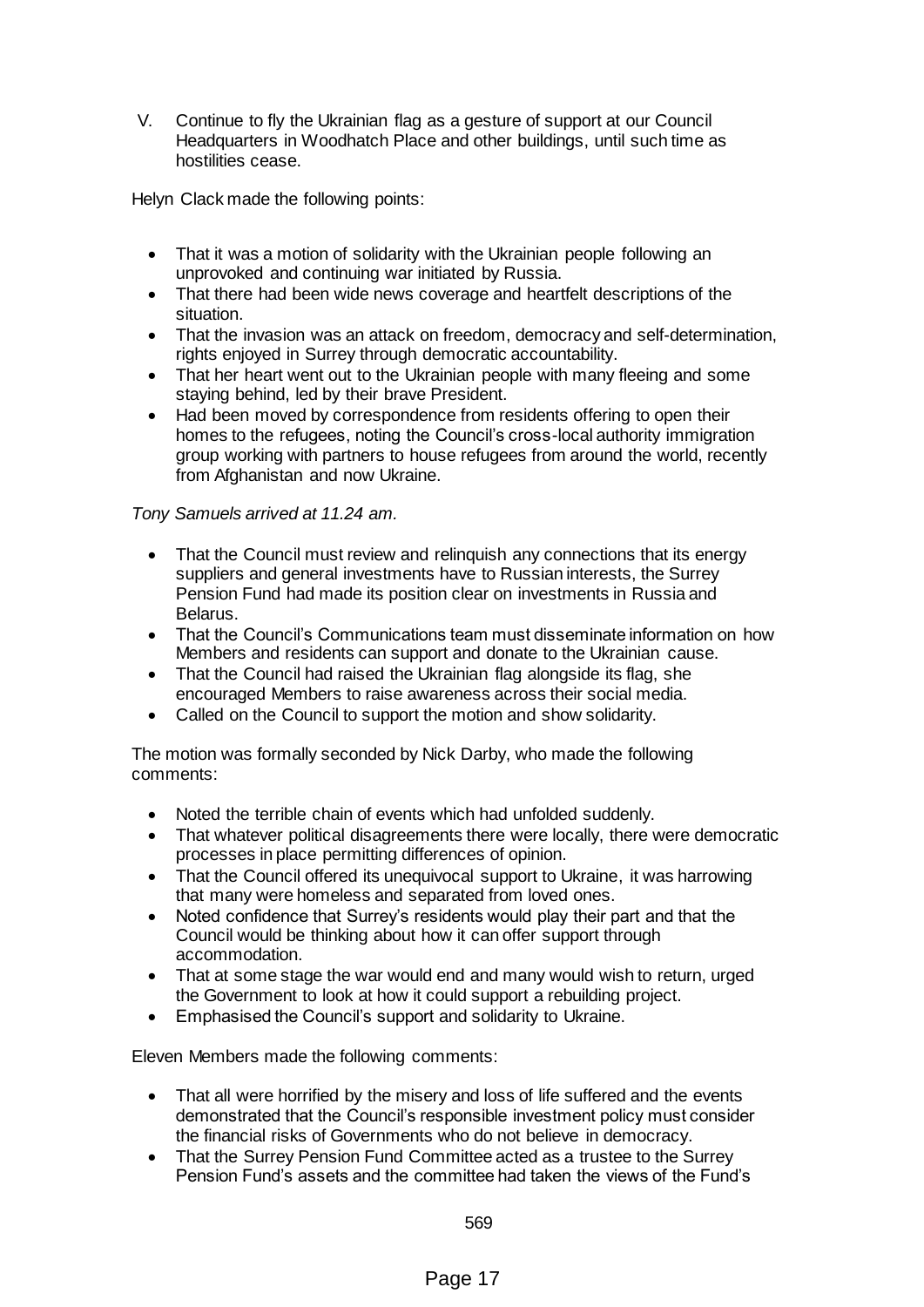members and employers, and the Council into account with £6 million of Russian equity investments having exited. To be followed by the exiting of £6 million of Russian bond assets in due course.

- That the committee was working to identify any indirect investment exposure to Russia and Belarus, such as through BP and Shell.
- That without any movement by Russia and Belarus to comply with the UN Sustainable Development Goals there would be no future prospect to have direct or indirect investment in Russia or Belarus, or end to their sanctions.
- That by Thursday it would have been one month since Russia invaded Ukraine, noting the tyranny of Russia's President against the courage shown by Ukraine's President.
- That the invasion was an illegal and barbaric attack on democracy, noting the recent air strikes on a maternity hospital.
- Welcomed the international support in standing up to Russia's President, yet more needed to be done for example Surrey must stand up to Russian oligarchs in the county.
- Welcomed the Council's response including the flying of the Ukrainian flag and response concerning investments.
- That the Government needed to redouble its efforts in its support for Ukrainian refugees - so far five million in Europe - and to remove the barriers faced, hoped that the Council and the Borough and District Councils would work together to show support for the refugees.
- Praised the many thousands in Surrey who had offered their homes up to Ukrainian refugees and had organised collections to support them.
- Noted an example of a Ukrainian individual who was running supplies down to Folkestone with goods transported into the heart of the war zone.
- Noted support for the Homes for Ukraine visa scheme whereby Ukrainians coming to the UK would have the same rights as settled persons, yet the private visa process remained overcomplicated with no way of matching Ukrainian families to a sponsor.
- That the Ukrainian individual highlighted was keen to join up efforts and welcomed ideas for further support such as the use of Council buildings to enable Ukrainian refugees to meet together.
- Stressed that it was important that the Council recognises those Russians in Surrey who were appalled at their President's actions.
- Noted concern on the visa scheme which in one local case a child might be offered a visa and the mother not as they shared different surnames, noting that it would be helpful for additional information to be included on the Council's website to reflect such cases.
- That the Nationality and Borders Bill would make refugees travelling independently second-class citizens.
- Highlighted the issue of those with settled status offering refugee cards being denied free transport on public transport that they are entitled to for six months, asked the Chair to discuss the matter with the Cabinet Member for Transport and Infrastructure.
- That it was important to learn from the skills and opportunities found throughout Covid-19 and for the Council and the Borough and District Councils to continue to empower its communities.
- Noted that it was important to recognise the evolving list of how the Council would offer its support therefore the Council should resolve 'at least to'.
- That the Council must empower the Leader through various forums such as the County Councils Network to show that solidarity with the Ukrainians sits at all levels of government.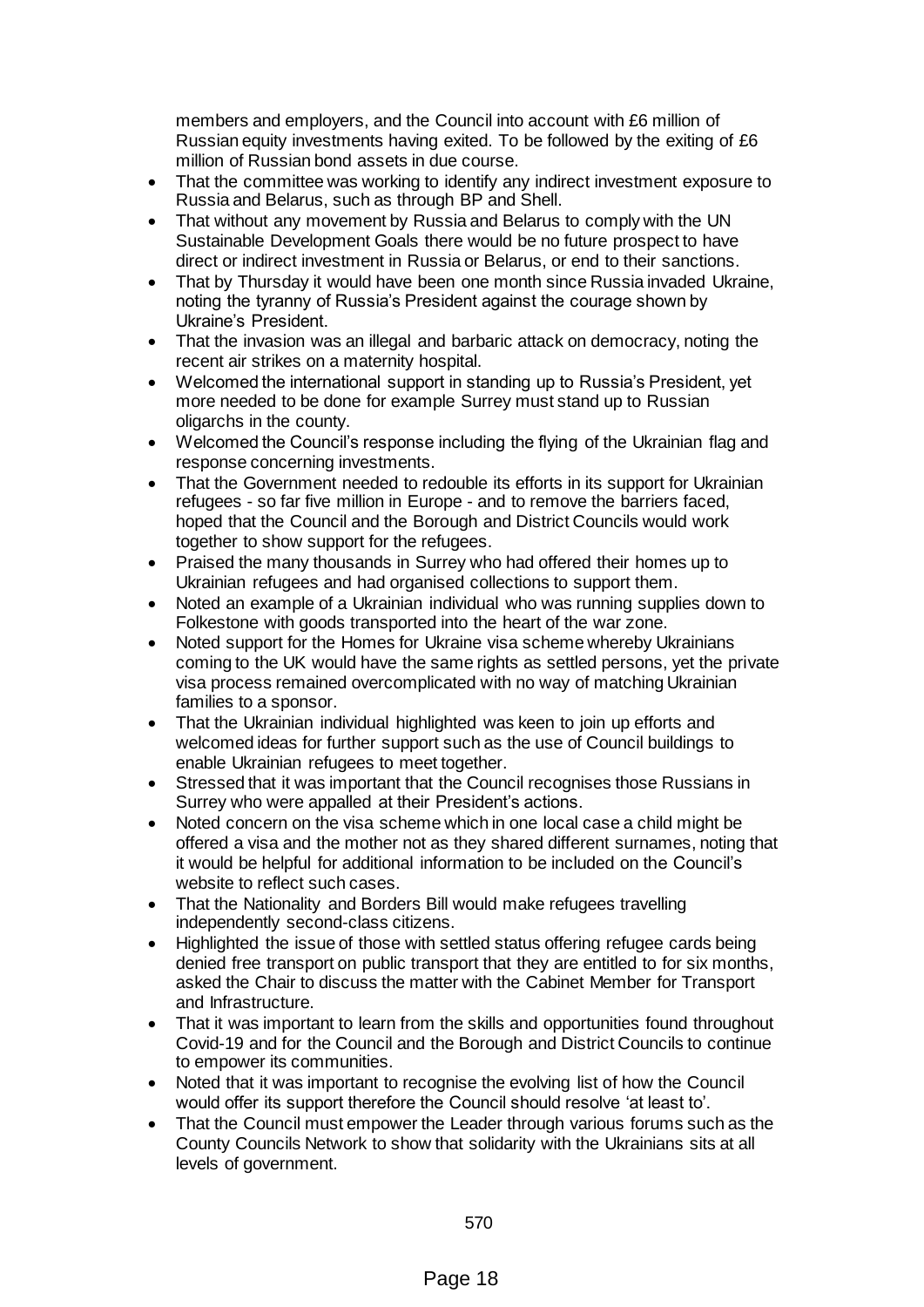- That the Government needed to extend, elaborate on, and simplify the visa scheme process.
- That through relinquishing connections immediately with Russia in energy supply, the Council was committed to take swift action and so too in the case of the Surrey Pension Fund and its investments.
- Hoped that the motion provided an opportunity for collaborative working and that Surrey's voice would join those nationally who had agreed similar motions.
- Stressed that words must be coupled with action, urged Surrey's residents if able to take in Ukrainian refugees.
- That whilst immense solidarity was rightly shown to Ukraine, it was important not to forget the impact on other eastern European countries such as Poland and to support them.
- Looked forward to Chelsea Football Club's removal of any Russian connections through its sale.
- That residents were showing solidarity for Ukraine, noting that seventy-five Ukrainian flags would be flown in Cobham High Street alternating with the Union Jack, welcomed the flying of the Ukrainian flag at Woodhatch Place and hoped that Members and their divisions would encourage similar shows of support.
- The Vice-Chair thanked Surrey's residents for their generosity in providing sanctuary, donations and storage space for supplies, and welcomed officers' support.
- Noted the view that the properties and wealth of Russian oligarchs should be used to help the refugees and to rebuild Ukraine once the war is over.
- Noted issues with the visa scheme were being resolved, noting a positive story of a Surrey resident to shortly be reunited with their family.
- Highlighted the brave Russian citizens who were standing up to their President and stood in solidarity with them.
- The Leader recognised the difficult time faced by Ukraine and was heartened to see the Council and country come together, noting a divisional example of a rally held in support for Ukrainian refugees and the arrival of one of the first Ukrainian families in Cobham.
- The Leader noted the need to simplify the visa scheme and that the Council would continue to work with the Government to address the practical issues, lobbying was happening via the County Councils Network.
- The Leader noted that regarding the second resolution for the Council to relinquish any connections with companies that have Russian interests, clarified that the Council had terminated its contract with Gazprom in 2020 used for the eight care homes earmarked for closure and noted that the Council now bought all its energy through the Crown Commercial Service (CCS) framework.
- The Leader noted that many schools in Surrey bought their utilities through the CCS framework but were not obliged to so could potentially be buying gas from Gazprom and noted that schools should contact the Council.
- The Leader noted that the Council had adopted the guidance notes produced by lawyers for the Local Government Association in relation to contracting with Russian organisations and there would be further internal guidance issued as necessary.
- The Leader noted that local authorities were awaiting confirmation of the funding of £10,500 per Ukrainian refugee, the Council was working with the Borough and District Councils on the practicalities.
- The Leader urged residents to do whatever they can to show support for Ukrainians.
- The Leader noted that it was an attack on world democracy and all must stand together and oppose dictators.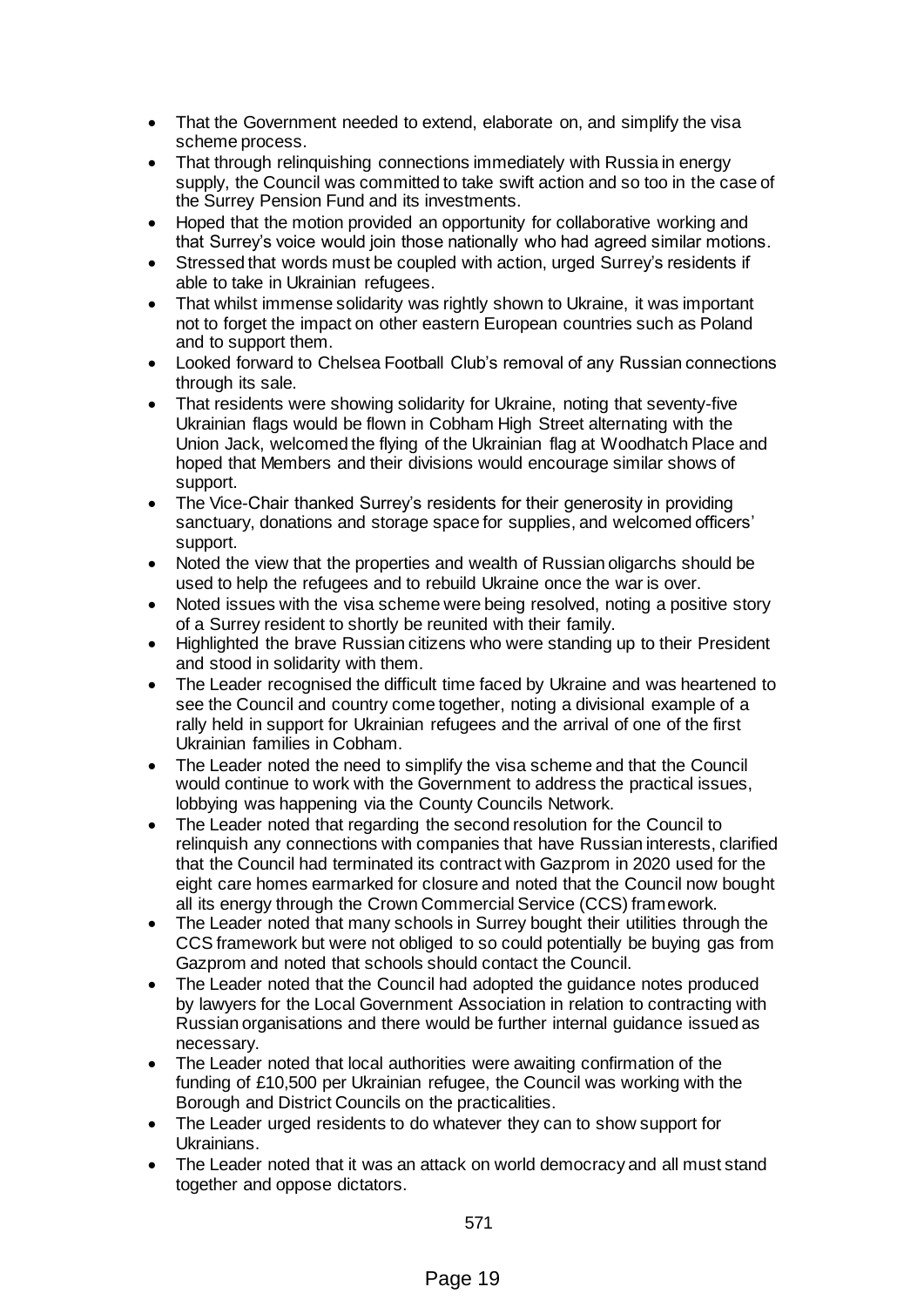The Leader emphasised that the motion was just the start of the work that the Council would do to support Ukrainian and other refugees.

Helyn Clack (Chair) as proposer of the motion, concluded the debate:

- Welcomed the moving comments made which would be followed up.
- Noted that it was a long road ahead before a solution would be found.
- That standing together with Ukraine, it was vital to ensure that democracy prevails and that all can be done in Surrey to make sure that happens.

The motion was put to the vote and received unanimous support.

#### Therefore, it was **RESOLVED** that:

#### **This Council notes:**

That the Russian attack on Ukraine is not just an invasion of a sovereign state, it is an attack on everything we believe in and stand for. It is an attack on freedom, democracy and self-determination.

That the terrible experiences of the people of Ukraine cannot be ignored and warrant the strongest possible action on simple humanitarian grounds as well as in support of freedom, democracy and self-determination.

### **This Council**:

- Deplores the situation in Ukraine brought about by the unwarranted, unprovoked and unprecedented Russian leadership's aggression and invasion of the country.
- Stands in solidarity with Ukraine and the Ukrainian people.

#### **This Council resolves to**:

- I. Fully engage in and support national schemes for Ukrainian refugees, to identify accommodation and homes for those arriving in Surrey, (provided by public agencies as well as Surrey householders), to assist those fleeing the country to find a safe haven here for as long as is necessary, and to facilitate their return to Ukraine as and when it is safe to do so.
- II. Review and work to immediately relinquish any connections that the Council's energy supplies, and general investments have to Russian interests.
- III. Support the decision of the Surrey Pension Fund Committee to immediately suspend making any further pension investments in Russia and Belarus and continue to review existing investments with a view to exiting. This Council urges the Committee to do so as soon as possible.
- IV. Promote as widely as possible the mechanisms by which Surrey residents can donate and support Ukraine and the Ukrainian people.
- V. Continue to fly the Ukrainian flag as a gesture of support at our Council Headquarters in Woodhatch Place and other buildings, until such time as hostilities cease.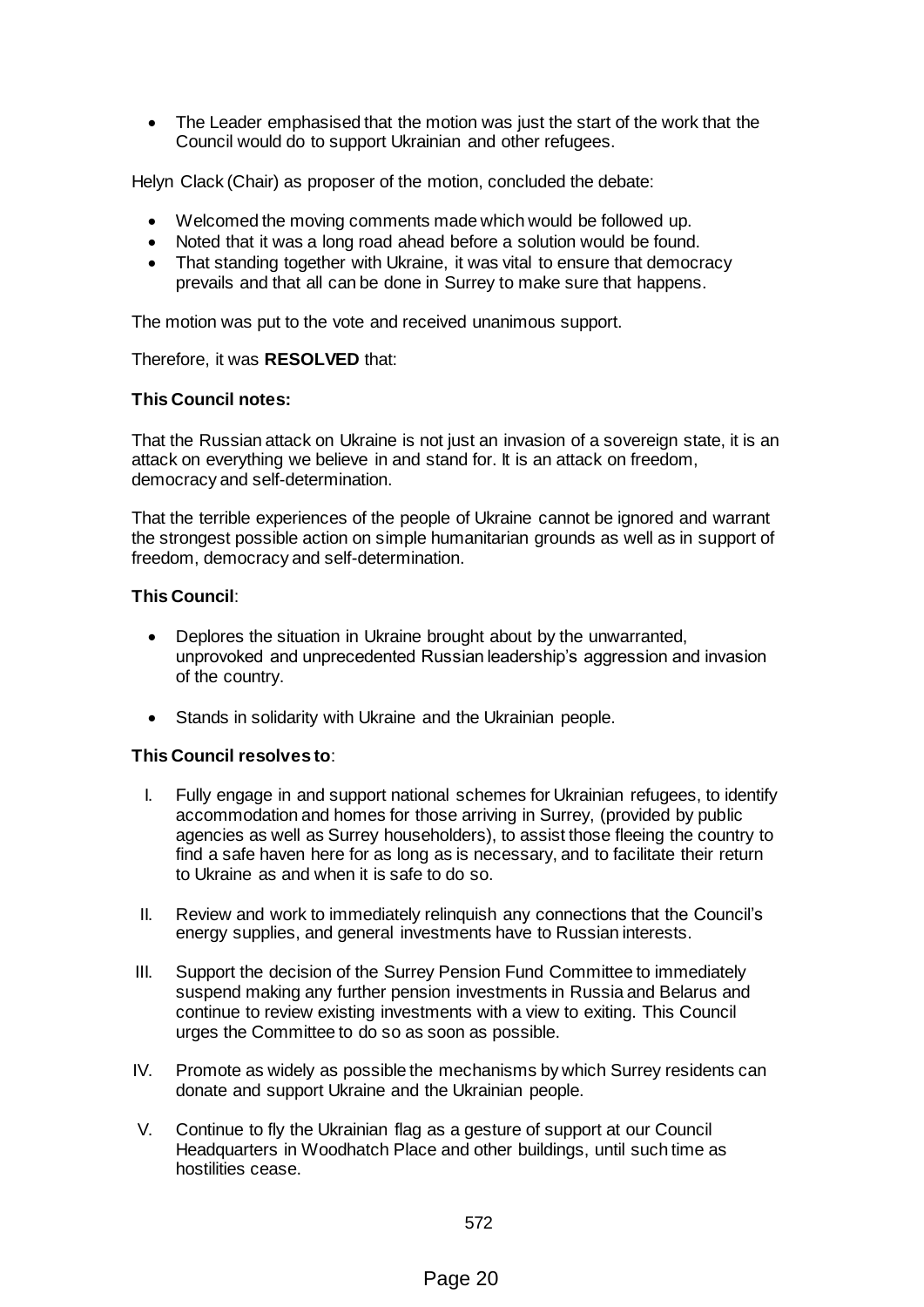# **Item 8 (i)**

Under Standing Order 12.3 the Council agreed to debate this motion.

Under Standing Order 20.3 (a) Catherine Powell moved a proposed alteration to the original motion standing in her own name, which had been published in the supplementary agenda (items 6 and 8) on 21 March 2022.

The proposed alteration to the motion was as follows (with additional words in bold/underlined and deletions crossed through):

#### **This Council notes that:**

Surrey Highways devotes a great deal of time and resource working with utility companies to identify unmarked assets requiring repair. Surrey Highways is committed to making sure that assets are kept temporarily safe until the utility company makes a permanent repair to their asset.

Currently, Surrey Highways has access to a limited number of asset maps for utility companies which are very useful and allow rapid identification of asset owners. However, Surrey Highways have no information at all for the majority of utility companies which makes identifying unmarked assets time consuming, resulting in adverse impacts on the travelling public for longer periods than necessary.

The six month grace period granted to utility companies to leave in place temporary repairs before making permanent repairs can often have an adverse and unreasonable impact on residents and businesses.

#### **Therefore, this Council requests the Cabinet Member for Transport and Infrastructure to lobby Government to:**

- I. Introduce a statutory requirement on utility companies to share any electronic asset maps with Local Authorities, updated at least annually, to support the Local Authorities in identifying the ownership of unmarked assets for repair work.
- II. Introduce a statutory requirement for utility companies **to introduce an easy identification system of assets to to support work with Local Authorities in identifying third party assets** using technology **which is compatible with Local Authority systems** such as passive RFID (radio-frequency identification) tags to support easy identification of assets owners starting with areas of:
	- a. Significant number of assets owned by different organisations where maps are less effective;
	- b. Regular damage to assets by vehicles or vandalism.
- III. Reduce the interim reinstatement period from 6 months to 1 month.
- IV. Extend the 2-year guarantee period of utility repairs undertaken by utility companies to 5 years.
- V. Introduce a timescale for repairs for 'Section 81' (of NRSWA) for Defective Apparatus, so that utilities must complete repairs in a short time period once reported of no more than 3 months.

Under Standing Order 20.3, the proposed alteration to the original motion was put to the vote and Council agreed to the proposed alteration and it was therefore open for debate.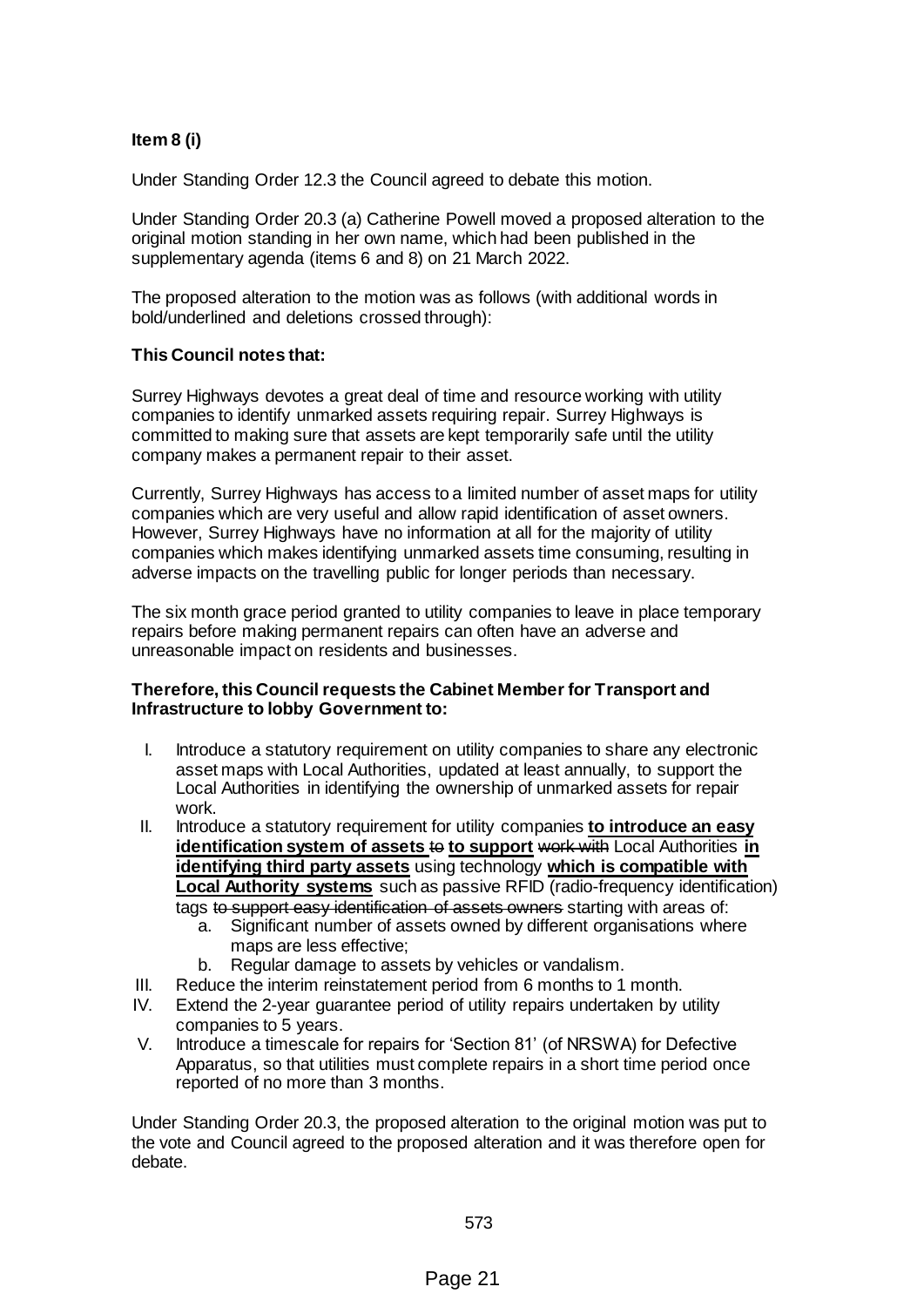Catherine Powell made the following points:

- Welcomed the collaboration with the Cabinet Member for Transport and Infrastructure on the motion.
- Recognised the challenging experiences Members may have had with assets owned by utility companies causing problems in their division, such as in relation to identifying the relevant utility company and ensuring repairs.
- That as all utility companies increased their use of modern technologies such as electronic data asset maps and asset identification systems, it was right that such data was made available data to aid the Council.
- Outlined the resolutions requesting the Cabinet Member for Transport and Infrastructure to lobby the Government.
- Hoped that Members would support the motion which would place an increased responsibility on the utility companies and make the work of the Council easier, more efficient and reduce its costs.

The motion was formally seconded by Matt Furniss, who made the following comments:

- Supported the motion and highlighted the importance of protecting the Council's increased investment as a highway authority on its roads.
- Noted that 70% of all interventions on Surrey Highways concerned utility companies and the Council reported over 2,500 Section 81 defect apparatus reports annually - improved response times from the Government were needed.
- That 25% of all utility repairs by utility companies which were reported following the Council's inspections - failed their safety code within the two years.
- That the Council was putting £100 million a year into the highway network and its structures to ensure that Surrey keeps moving and the Council must ensure that its partners do the same.
- That by getting those longer periods for which utility companies are bound, it was hoped that would make their reinstatements and asset repairs right the first time.
- That continued Government support was vital to ensure that the utility companies take responsibility for their actions on the highway network.

Six Members made the following comments:

- Highlighted an example of a local road in Send village which underwent slot cutting at night followed by work on the water mains and on the gas infrastructure; stressed that utility companies must show a duty of care to residents and should notify the Council on the intended timings.
- That the Council would work to facilitate the work of the utility companies and vice versa, to be made easier through the new technology outlined in the motion.
- Noted an example of an extreme case in the past whereby contractors were killed during digging trenches to lay assets as the maps were inadequate*.*  Technology had since developed and it was essential that anyone working on the highways should have access to accurate maps.
- Supported the simplification of the processes set out in the motion.
- Shared those frustrations felt by residents when utility assets on the highways are not reinstated properly, therefore supported the reduction in the interim reinstatement period and the extension of the guarantee period.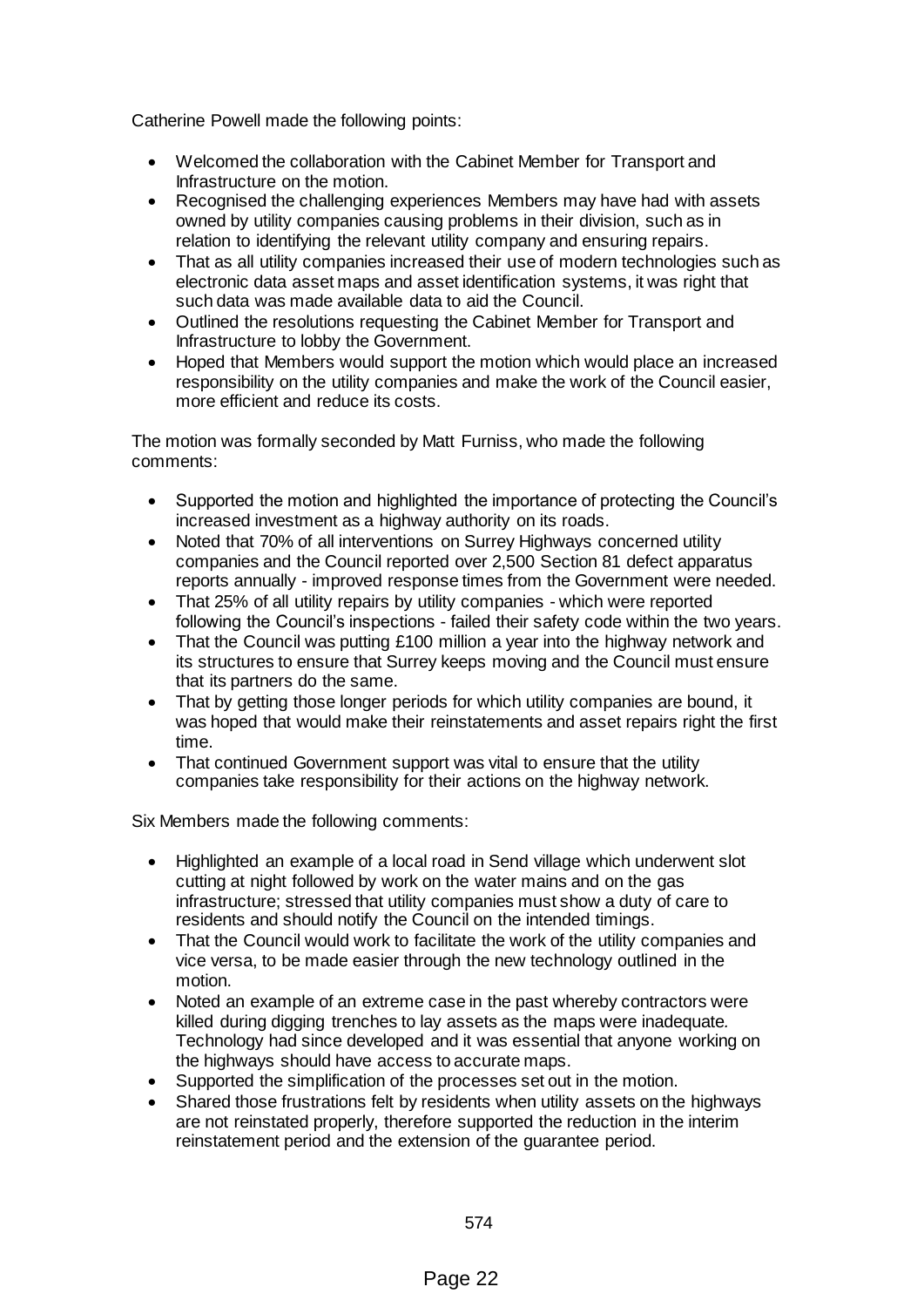- That the Council had made significant changes and progress in how it engages with utility companies - notably the Lane Rental Scheme - and the motion would provide more control and greater collaboration.
- That the motion would make a large difference and supported the Cabinet Member for Transport and Infrastructure in writing to the Secretary of State for Transport to set out a strong case for the reforms needed.
- That the Council needed to do more towards the utility works and to improve the relationship with the utility companies, noting an example of a local road which after having undergone costly resurfacing by the Council, the utility companies renewed the pipes constantly month after month.
- Noted a current local issue of two sewerage leaks yet the service operator had said that they had no pipes in that area, stressed that the issue would have knock-on effects to nearby areas including Green Belt land.
- Welcomed the motion which would benefit residents.
- That the infrastructure providers needed to be encouraged to work with the Council such as through regular high-level meetings to address any difficulties.
- Requested that the results of the lobbying outlined in the resolutions are provided to Members in due course.

The Chair asked Catherine Powell, as proposer of the motion to conclude the debate, she made the following comments:

- Thanked Members for their supportive comments and noted that it was interesting to hear the number of negative experiences faced.
- Expressed sympathy in response to the issue of the sewerage leaks raised, having faced a similar incident in Farnham Park recently.

The motion was put to the vote and received unanimous support.

Therefore, it was **RESOLVED** that:

## **This Council notes that:**

Surrey Highways devotes a great deal of time and resource working with utility companies to identify unmarked assets requiring repair. Surrey Highways is committed to making sure that assets are kept temporarily safe until the utility company makes a permanent repair to their asset.

Currently, Surrey Highways has access to a limited number of asset maps for utility companies which are very useful and allow rapid identification of asset owners. However, Surrey Highways have no information at all for the majority of utility companies which makes identifying unmarked assets time consuming, resulting in adverse impacts on the travelling public for longer periods than necessary.

The six month grace period granted to utility companies to leave in place temporary repairs before making permanent repairs can often have an adverse and unreasonable impact on residents and businesses.

#### **Therefore, this Council requests the Cabinet Member for Transport and Infrastructure to lobby Government to:**

I. Introduce a statutory requirement on utility companies to share any electronic asset maps with Local Authorities, updated at least annually, to support the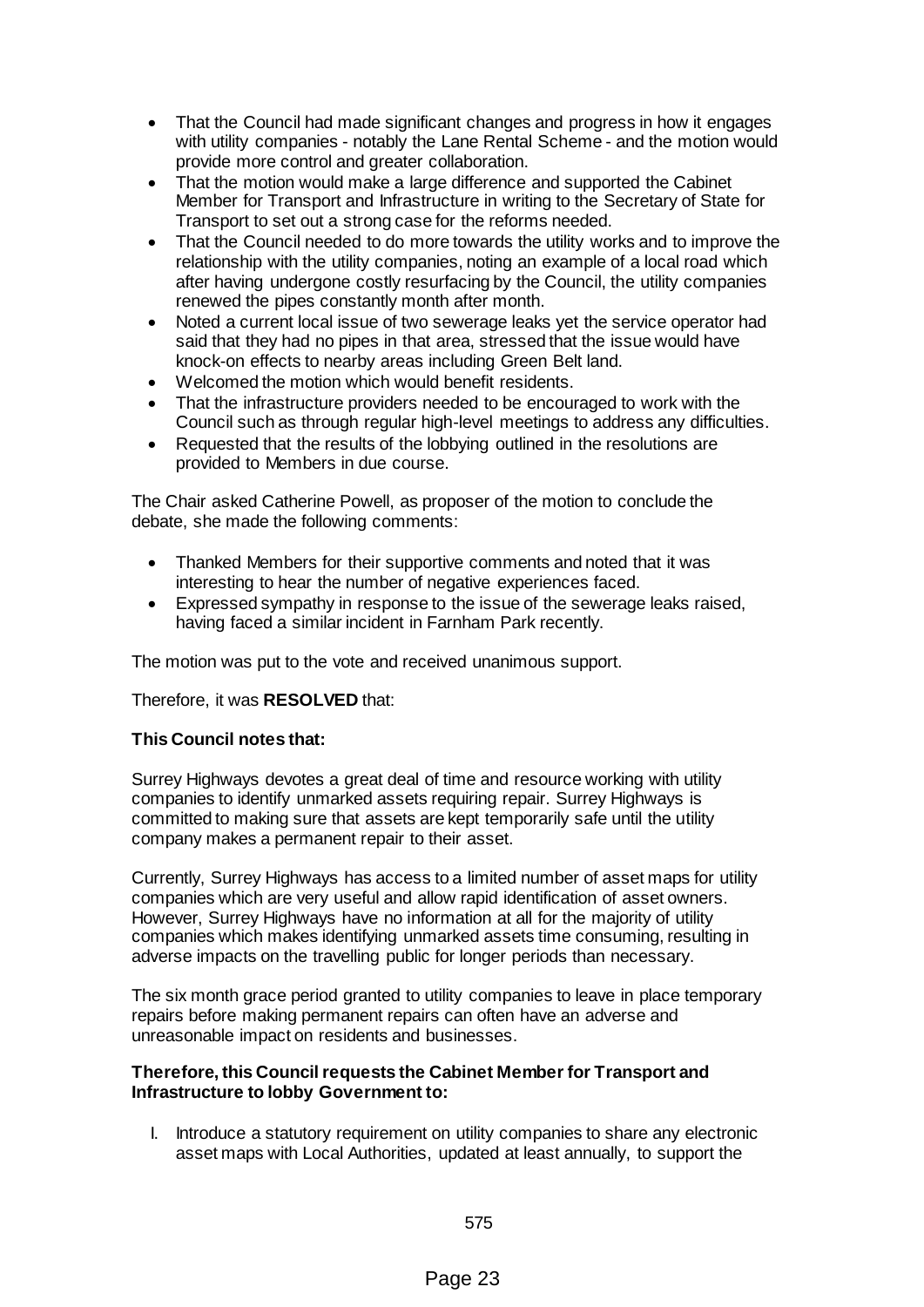Local Authorities in identifying the ownership of unmarked assets for repair work.

- II. Introduce a statutory requirement for utility companies to introduce an easy identification system of assets to support Local Authorities in identifying third party assets using technology which is compatible with Local Authority systems such as passive RFID (radio-frequency identification) tags starting with areas of:
	- a. Significant number of assets owned by different organisations where maps are less effective;
	- b. Regular damage to assets by vehicles or vandalism.
- III. Reduce the interim reinstatement period from 6 months to 1 month.
- IV. Extend the 2-year guarantee period of utility repairs undertaken by utility companies to 5 years.
- V. Introduce a timescale for repairs for 'Section 81' (of NRSWA) for Defective Apparatus, so that utilities must complete repairs in a short time period once reported of no more than 3 months.

## **Item 8 (ii)**

Under Standing Order 12.3 the Council agreed to debate this motion.

Under Standing Order 12.1 Jeremy Webster moved:

## **This Council notes:**

- The Ofsted inspection report on children's services in Surrey published on 9 March 2022.
- That the overall effectiveness of our services is judged to have improved since the last inspection in 2018, and acknowledges that Surrey's leaders have achieved significant change in that time and that they are implementing a clear and comprehensive improvement programme.

## **This Council further notes:**

- That this improvement is described as "...a strong foundation to strive for excellence."; but that this programme of improvement needs to continue in order for our services to be seen as good. The findings of the inspectors are entirely consistent with the self-assessment audits and the inspection team confirmed they had confidence that the current improvement plan was not only the right one but that it was being appropriately implemented.
- In particular that:

"*Children and their families benefit from effective early help services."*

*"The children's single point of access service responds effectively to most contacts and referrals,"* and *"Most assessments are thorough…"*

*"The implementation of the local authority's practice model has significantly strengthened work to tackle domestic and substance abuse…"*

*"Many children are successfully diverted from care, as social workers work effectively with parents and risks to children are reduced"* and *"When children go missing from*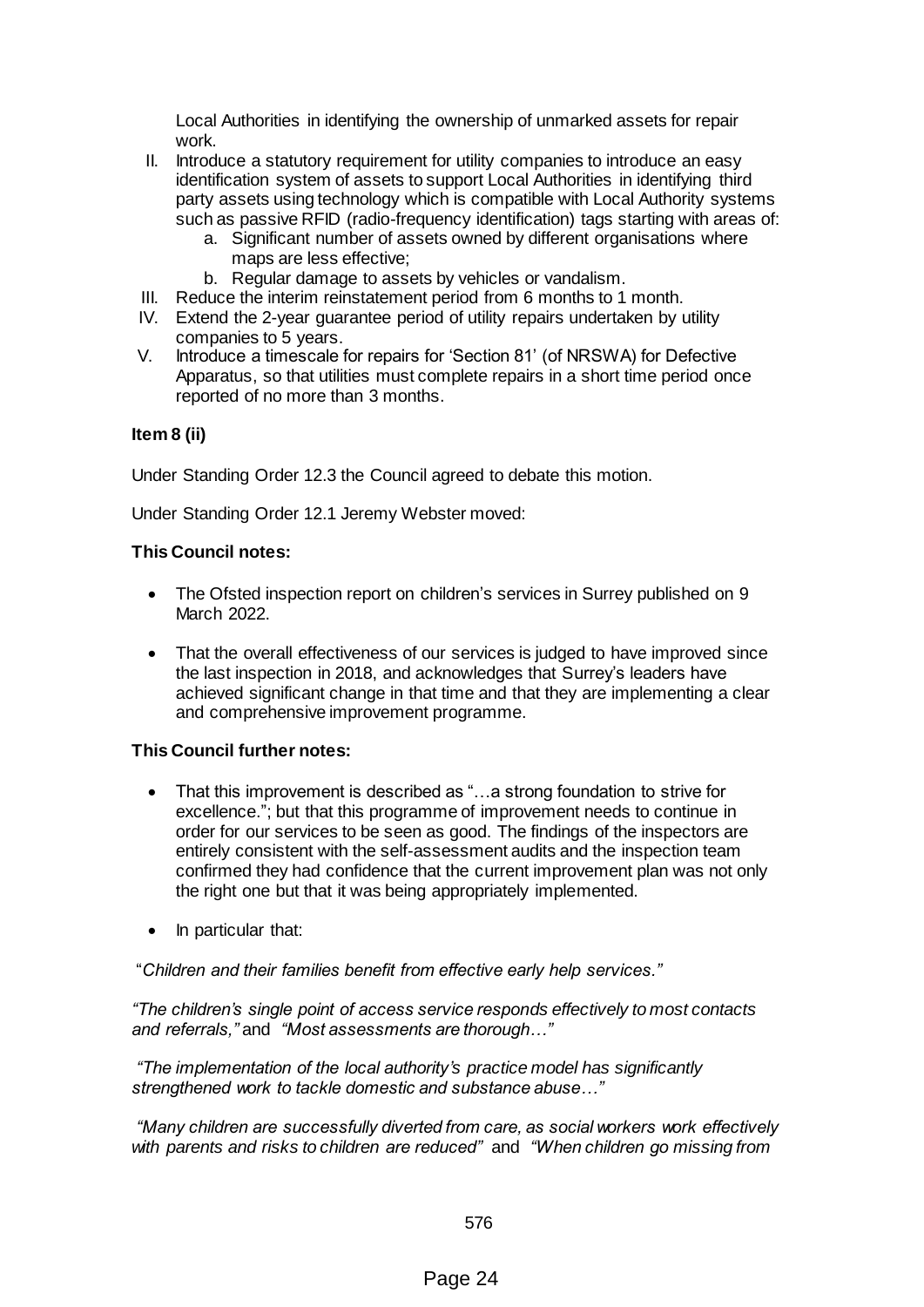*home, they receive timely return home interviews which lead to insightful assessments of vulnerability…"*

*"Senior managers have expanded the capacity of the inclusion team to respond to the increased number of children who are missing education or moving to elective home education. These children and young people are supported appropriately and according to their individual circumstances."*

#### **In light of the positive progress made as outlined above, this Council resolves to:**

- I. Re-affirm its commitment to implementing the further improvements recommended in the report as our highest priority, and that the Children's Services improvement journey will continue until Surrey has achieved a level of provision that can be seen as being outstanding in every area of children's services.
- II. Extend its thanks to the children's services workforce, who carry out their roles with pride, and seek to do their best for children and families in Surrey. particularly over the difficult period of the pandemic; and asks members of the Council to reflect upon their own role in future improvement work through scrutiny and challenge and by developing our community leadership of the wider children's system in Surrey.

Jeremy Webster made the following points:

- That having worked for Children's Services in Surrey from 2014 for a number of years, saw first-hand the impact of the Ofsted reports and what the inspectors were looking for.
- Witnessed the efforts made to make the service more child-centred, focused on early help and prevention, and to create sustainable improvements for children.
- Emphasised the complexity and volume of the work that social workers do.
- Had been responsible for an average of forty plus children in 2017, was pleased to report that had since halved for current social workers.
- Outlined the resolutions.

The motion was formally seconded by Liz Bowes, who made the following comments:

- That the Council must thank its current and past senior officers for making sure that Children's Services was now on the right path.
- That it was reassuring that the strengths and areas requiring development were recognised in the Ofsted report, ensuring that the service could accurately selfevaluate and could make the necessary improvements.
- That bringing about change is never easy and the Council has fostered many new initiatives and ways of working to get to its current position.
- That it was vital that the Council paid tribute to its workforce who provide daily care despite the challenges and that the Council fully supports them on the path to further improvements.

Jonathan Essex moved an amendment which had been published in the supplementary agenda (items 6 and 8) on 21 March 2022, which was formally seconded by Nick Darby.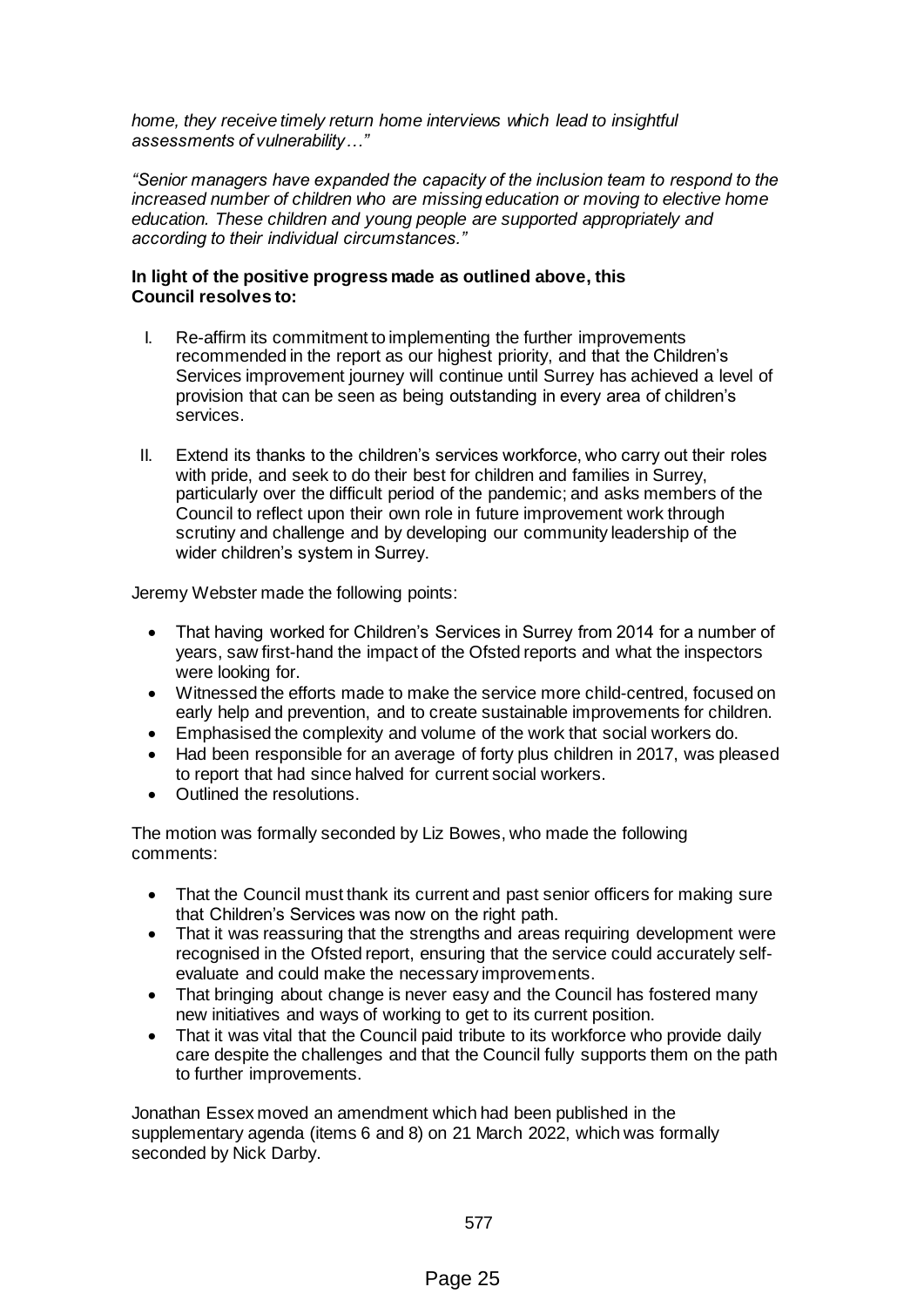The amendment was as follows (with additional words in bold/underlined and deletions crossed through):

## **This Council notes:**

- The Ofsted inspection report on children's services in Surrey published on 9 March 2022.
- That the overall effectiveness of our services is judged to have improved since the last inspection in 2018 and acknowledges that Surrey's leaders have achieved significant change in that time and that they are implementing a clear and comprehensive improvement programme.

## **This Council further notes:**

- That this improvement is described as "…a strong foundation to strive for excellence."; but that this programme of improvement needs to continue in order for our services to be seen as good. The findings of the inspectors are entirely consistent with the self-assessment audits and the inspection team confirmed they had confidence that the current improvement plan was not only the right one but that it was being appropriately implemented.
- In particular that:

"*Children and their families benefit from effective early help services."*

*"The children's single point of access service responds effectively to most contacts and referrals,"* and *"Most assessments are thorough…"*

*"The implementation of the local authority's practice model has significantly strengthened work to tackle domestic and substance abuse…"*

*"Many children are successfully diverted from care, as social workers work effectively with parents and risks to children are reduced"* and *"When children go missing from home, they receive timely return home interviews which lead to insightful assessments of vulnerability…"*

*"Senior managers have expanded the capacity of the inclusion team to respond to the increased number of children who are missing education or moving to elective home education. These children and young people are supported appropriately and according to their individual circumstances."*

#### **In light of the positive progress made as outlined above, this Council resolves to:**

- I. Re-affirm its commitment to implementing the further improvements recommended in the report as our highest priority, and that the Children's Services improvement journey **targets** will continue until Surrey **to** has achieved a level of provision that **is classed** can be seen as **Outstanding by Ofsted** outstanding in every area of children's services.
- II. Extend its thanks to the children's services workforce, who carry out their roles with pride, and seek to do their best for children and families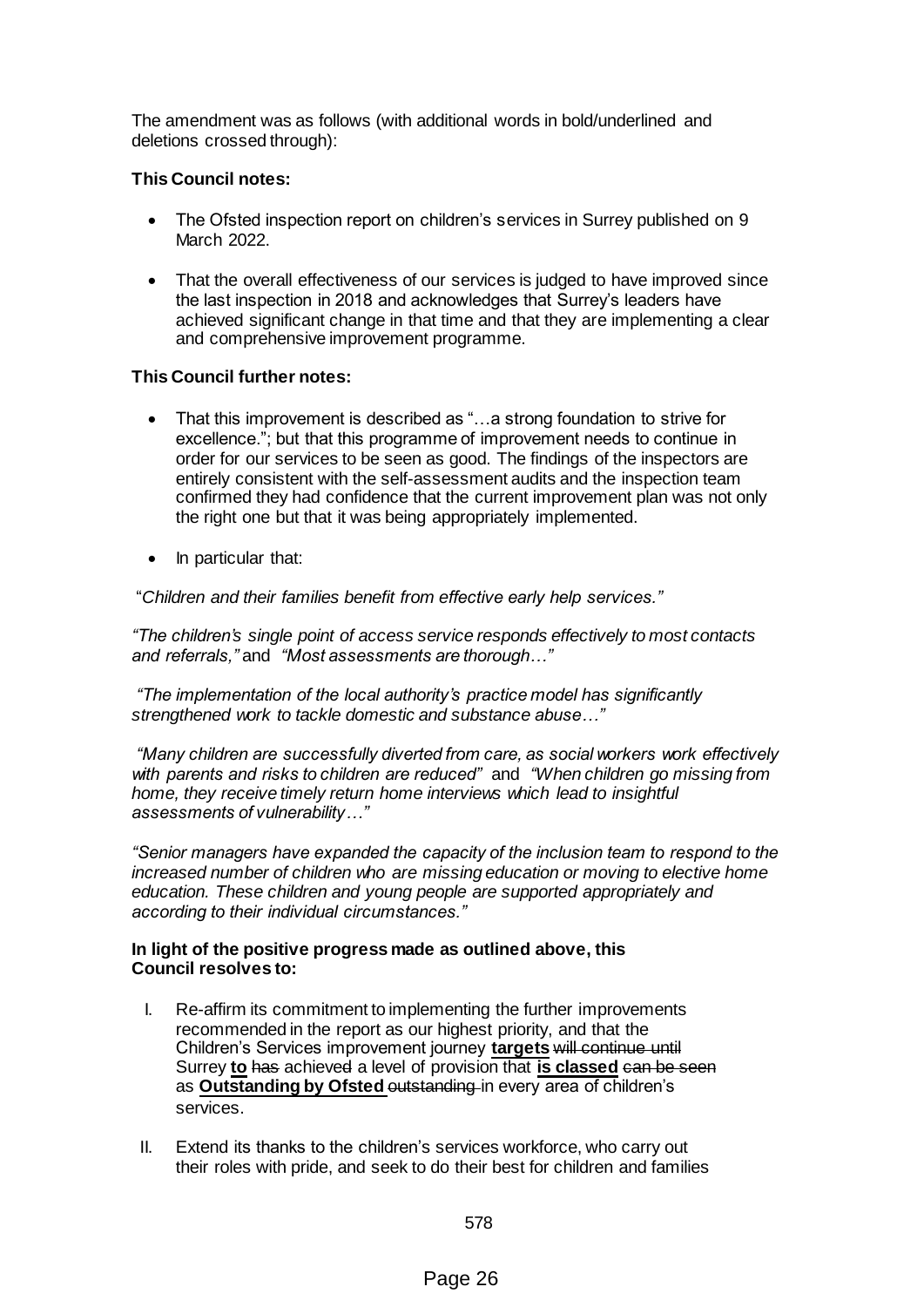in Surrey, particularly over the difficult period of the pandemic; and asks members of the Council to reflect upon their own role in future improvement work through scrutiny and challenge and by developing our community leadership of the wider children's system in Surrey.

Jonathan Essex spoke to his amendment, making the following points:

- That the amendment to the first resolution was intended to be forward looking.
- Achieved by clarifying that the Council aims to be outstanding not just in how it is seen, but as it is judged externally by families and through Ofsted's Outstanding rating.
- That it was important that the Council moves from its current plan of getting to an Ofsted Good rating, towards a new plan of getting to an Outstanding rating and having that reflected in its culture.
- That by shifting its ambition the Council must strengthen its plans and practices as well as continuing the excellent pathway in which the Council had now set itself on.

The amendment was formally seconded by Nick Darby, who made the following comments:

- Reiterated that the main changes proposed sought for the Council to head for an Ofsted rating of Outstanding rather than simply being outstanding.
- Hoped that the amendment could be supported.

Jeremy Webster accepted the amendment and therefore it became the substantive motion.

Seven Members spoke on the motion and made the following comments:

- That the public had been made more aware of the importance of Children's Services as a result of the recent national trials for the murders of two young children.
- Supported the motion but noted that the inclusion of selected positive quotes of the Ofsted report was unnecessary.
- Supported the motion as the Council must be forward looking, that after four years for the Council to now be rated as Requires Improvement meant that the Council was not good enough.
- That the Council had issues in staffing, with foster carers and the carers' performance and around the transition of its children and young people out of care and into education or work.
- That children's education and family services are not to be politicised.
- That there remained a number of 'buts' as for example 'overall effectiveness' needed improvement and the Council must continue to work hard to reach an Outstanding rating.
- That whilst not being able to support the motion, would not vote against it out of respect for the many officers in Children's Services who were working diligently to improve the Council's performance.
- Applauded the progress made however a rating of Requires Improvement was not adequate for Surrey's children, as corporate parents the Council should not be happy with that rating.
- That Surrey was an affluent county yet had been independently rated as failing its Looked After Children since 2015, in six years the Council had moved one rating from Inadequate to Requires Improvement.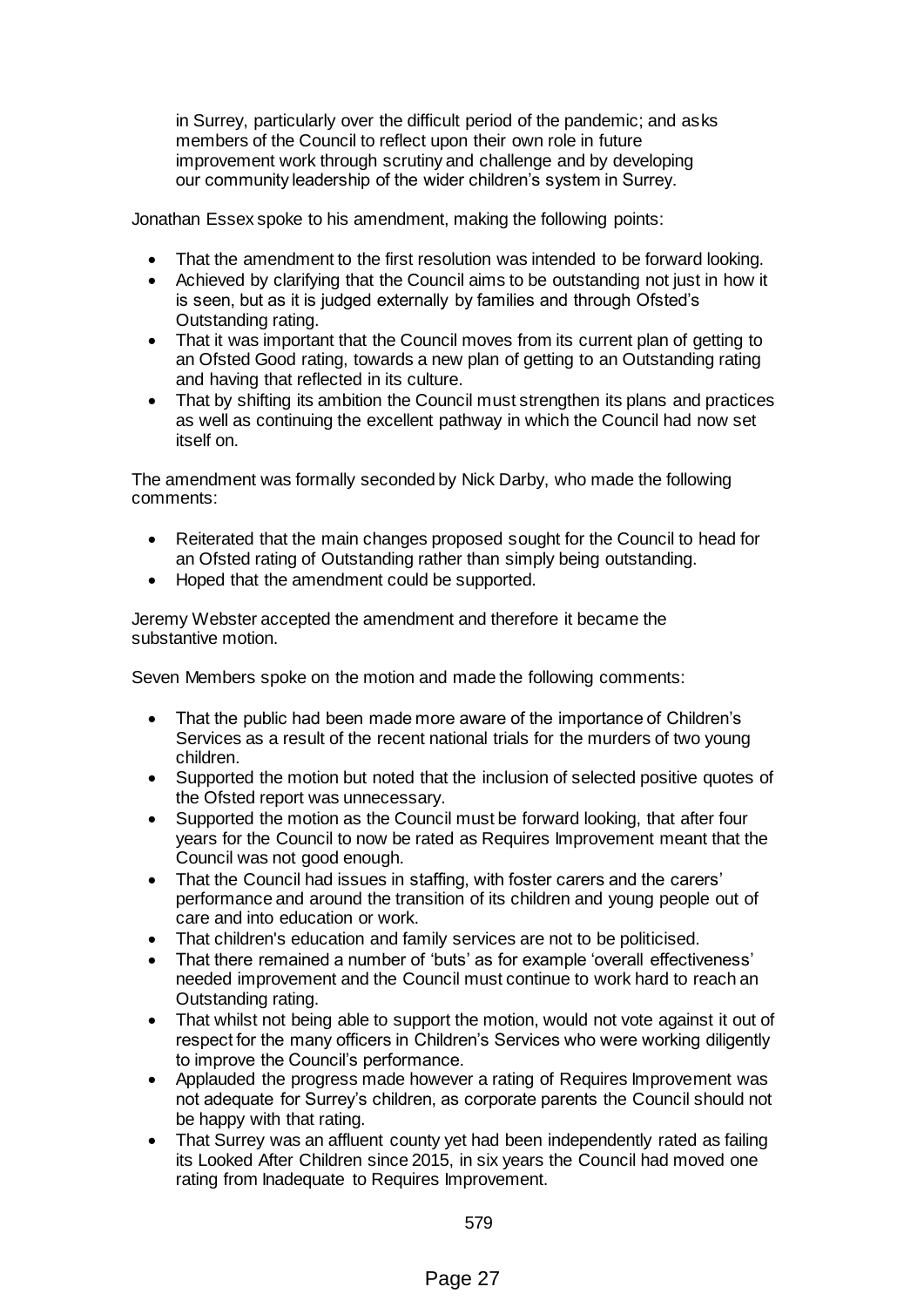- Comparatively less affluent local authorities have an Outstanding rating as do some of Surrey's neighbours.
- That the Ofsted report notes that services were no longer inadequate which was positive, however overall progress had been slow since 2015.
- Offered support to the administration to help in any way possible and would continue to actively participate in future improvement work through scrutiny and challenge.
- Highlighted that Ofsted had recognised that the Council was implementing a clear and comprehensive improvement programme and that the Council had made good progress.
- That the Ofsted report highlighted that children were safer and they and their families benefitted from effective early years services, and that Surrey leaders had achieved significant change and were determined to continue.
- That findings from the recent inspection of the Council's Youth Offending Service were that the Council had a well-motivated and knowledgeable service backed up by targeted training opportunities and a well-resourced specialist hub, the quality of casework was impressive, and the management team and practitioners knew the children well and addressed their needs through a wide range of services.
- That it was vital that staff in Children's Services feel supported by the Council to maintain the improvements made and to make further improvements and support them to ensure that no one is left behind.
- That to deliver true transformation it was important to work in partnership to understand the issues and causes, the Ofsted report identifies clear areas where improvement is required.
- Highlighted an area of improvement in the Ofsted report around the continued significant shortage of local foster carers, the removal of transport to contact provided by the Council had negative effects on foster carers as reported via a survey undertaken by the Surrey Foster Care Association, such as feeling unsafe to travel and considering leaving the service.
- Invited Members to meet the Surrey Foster Care Association executive and members to understand the challenges they face and how to work together to resolve them.
- That foster carers worked tirelessly to provide a vital service and to get to a rating of Outstanding the Council needed their help.
- Highlighted another area of improvement in the Ofsted report, that for a small number of disabled children there was insufficient attention to the capacity of their parents, noted a letter on the matter from a resident.
- That the Council must acknowledge and encourage the good work by the Surrey Corporate Parenting Board, to ensure that as many of Surrey's children as possible were looked after in the county and to ensure that Surrey's foster carers were supported such as through a cross-party group working with foster carers to ensure that they have a voice.
- Called for a Member briefing so that all Members as corporate parents could understand the full implications of the Ofsted report and encourage the creation of a revised Surrey Corporate Parenting Strategy.
- That the Council would work to address the areas highlighted in the Ofsted report which need improvements such as around staff turnover, as the quicker the Council could improve its rating the better.
- The Cabinet Member for Children and Families hoped that despite some of the comments made, Members could agree that the continued improvement of Children's Services was the Council's highest priority in order to improve the lives of its vulnerable children through transformational social work.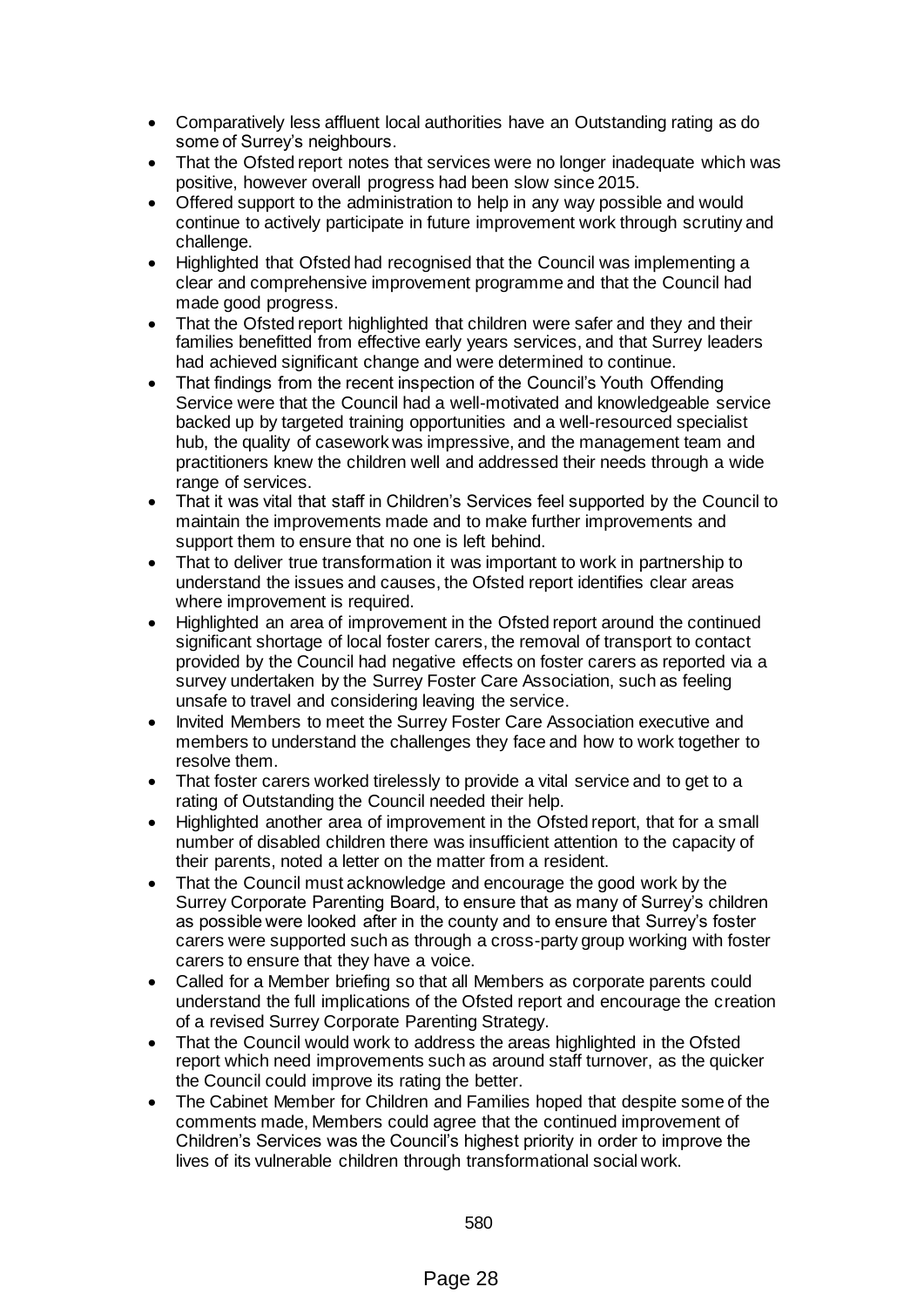- The Cabinet Member for Children and Families noted that the Ofsted report said that the senior leadership team and Council leaders had a credible commitment and a drive to improve services.
- The Cabinet Member for Children and Families thanked the current Executive Director for Children, Families and Lifelong Learning, for her work and that of her team, all members of staff in the service who worked tirelessly despite the challenges of the pandemic, and the guidance provided by the previous portfolio holder for children.
- The Cabinet Member for Children and Families asked Members to reflect on their role through the appropriate committees in supporting the improvement of Children's Services through scrutiny and challenge.
- The Cabinet Member for Children and Families noted that common to local authorities with a Good or Outstanding rating in Children's Services was the involvement of Members in all matters relating to children and young people.
- The Cabinet Member for Children and Families responded to the criticisms around the slow progress made, noting that the Ofsted report stated that progress had accelerated since 2018 which was in line with the Council's clear improvement plan, thanked the late Executive Director for his work.
- The Cabinet Member for Children and Families noted that recounting previous Ofsted rating on Inadequate in reports back to 2008, the Council had a long history of inadequacy and it was a difficult journey back.
- The Cabinet Member for Children and Families noted that the 2018 Ofsted report stated that the likelihood of improvement gaining momentum was more realistic than at any time since 2015, comparatively to similar local authorities the Council's improvement journey was consistent.
- The Cabinet Member for Children and Families noted that the Council was not complacent with its improved rating, Surrey was a large county and it would take time to embed change and further improvements in the consistency and delivery of its services.
- The Cabinet Member for Children and Families noted that the Council recognised that more progress needed to be made and was striving for excellence for Surrey's children and young people.

The Chair asked Jeremy Webster, as proposer of the motion to conclude the debate, he made the following comments:

- Highlighted some positives of the Ofsted report which were that the Children's Single Point of Access (C-SPA) was working which provided targeted support and meant that caseloads were more manageable, the Council was becoming more child-centred, new assessment tools were becoming more embedded, the work with family courts was becoming more effective, the Council understood the health needs of children better, and the mental health services were highly effective.
- Recognised that challenges remained such as regarding the transition of children into adulthood, where to find more foster carers and how to reduce staff turnover in social workers.
- That Surrey's Corporate Parenting Strategy requires updating and Members should be involved in that process.

The motion was put to the vote with 51 Members voting For, 1 voting Against and 9 Abstentions.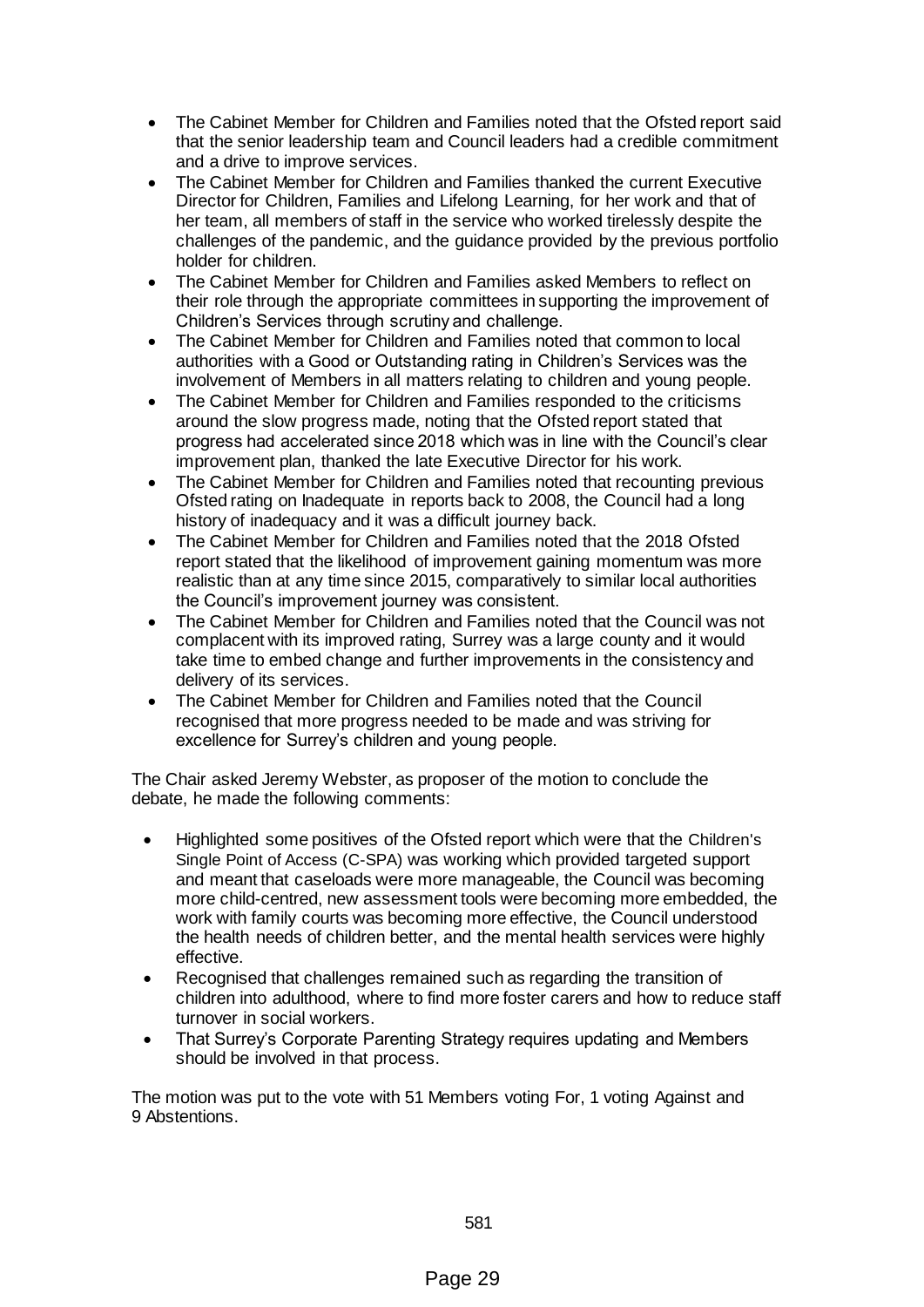## Therefore, it was **RESOLVED** that:

## **This Council notes:**

- The Ofsted inspection report on children's services in Surrey published on 9 March 2022.
- That the overall effectiveness of our services is judged to have improved since the last inspection in 2018 and acknowledges that Surrey's leaders have achieved significant change in that time and that they are implementing a clear and comprehensive improvement programme.

# **This Council further notes:**

- That this improvement is described as "...a strong foundation to strive for excellence."; but that this programme of improvement needs to continue in order for our services to be seen as good. The findings of the inspectors are entirely consistent with the self-assessment audits and the inspection team confirmed they had confidence that the current improvement plan was not only the right one but that it was being appropriately implemented.
- In particular that:

"*Children and their families benefit from effective early help services."*

*"The children's single point of access service responds effectively to most contacts and referrals,"* and *"Most assessments are thorough…"*

*"The implementation of the local authority's practice model has significantly strengthened work to tackle domestic and substance abuse…"*

*"Many children are successfully diverted from care, as social workers work effectively with parents and risks to children are reduced"* and *"When children go missing from*  home, they receive timely return home interviews which lead to insightful *assessments of vulnerability…"*

*"Senior managers have expanded the capacity of the inclusion team to respond to the increased number of children who are missing education or moving to elective home education. These children and young people are supported appropriately and according to their individual circumstances."*

#### **In light of the positive progress made as outlined above, this Council resolves to:**

- I. Re-affirm its commitment to implementing the further improvements recommended in the report as our highest priority, and that the Children's Services improvement journey targets Surrey to achieve a level of provision that is classed as Outstanding by Ofsted in every area of children's services.
- II. Extend its thanks to the children's services workforce, who carry out their roles with pride, and seek to do their best for children and families in Surrey, particularly over the difficult period of the pandemic; and asks members of the Council to reflect upon their own role in future improvement work through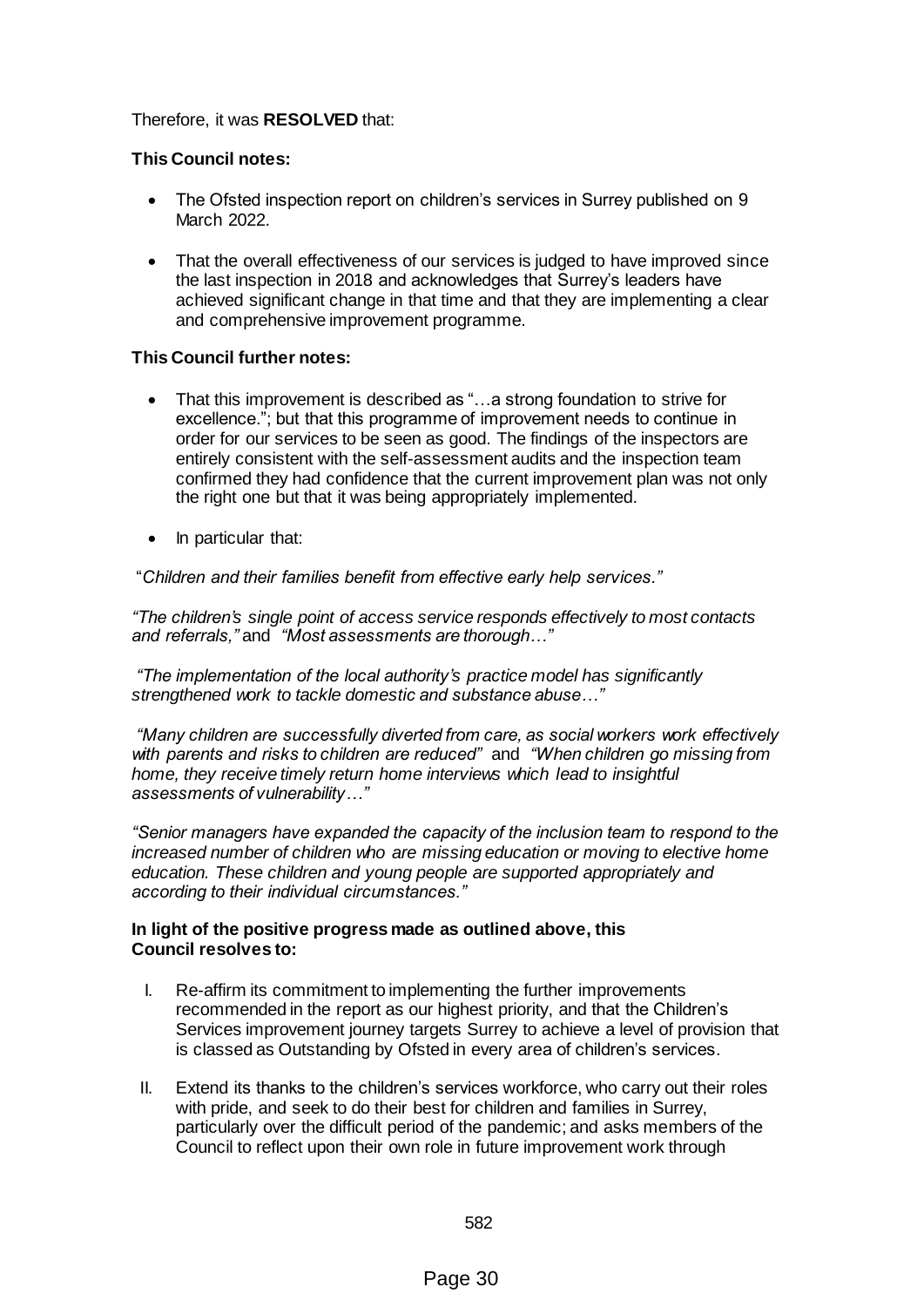scrutiny and challenge and by developing our community leadership of the wider children's system in Surrey.

## **Item 8 (iii)**

Under Standing Order 12.3 the Council agreed to debate this motion.

Under Standing Order 12.1 Will Forster moved:

## **This Council notes:**

- That the Government are scrapping free coronavirus tests for most people as part of the 'Living with Covid' plan.
- Concern that stopping providing free tests for all will make it harder to fight coronavirus. Charging for essential tests would hit those who can least afford it hardest, at a time when families are already being clobbered by soaring energy bills.

## **This Council resolves to:**

- I. Call on the Government to continue with free PCR and lateral flow tests for those residents in critical groups, such as front-line workers and those who are eligible for free prescriptions.
- II. Agree to explore the option of providing free asymptomatic testing for staff working in health and social care, vulnerable residents in care homes and other similar groups for up to one year.

Will Forster made the following points:

- That having recently recovered from Covid-19, noted the importance of providing free asymptomatic tests especially whilst cases were high.
- That as part of the Government's 'Living with COVID-19' plan, free Covid-19 testing would be stopped for most people in the country and there was concern that the move was premature, as it could lead to local outbreaks and add to the cost-of-living crisis.
- That the motion called on the Council to lobby the Government to continue to provide free Covid-19 testing for critical groups like frontline workers in health and social care, as well as vulnerable individuals.
- That the Council needed to send a strong message to the Government against removing the provision of free testing and in the absence of national change the Council must step up and provide free Covid-19 testing to critical groups that the Council has a duty of care for.
- Hoped that the Leader would write to the Government calling on them to reverse its decision and to extend free Covid-19 testing and that the Cabinet Member for Adults and Health would work with officers to deliver a local testing programme in Surrey as soon as possible.

The motion was formally seconded by Sinead Mooney, who made the following comments:

- Welcomed the collaboration on drafting the original motion.
- Noted that the Council had continuously followed national policy on Covid-19.
- That whilst awaiting further national policy guidance on the 'Living with COVID-19' plan, welcomed the motion and the opportunity to explore further the option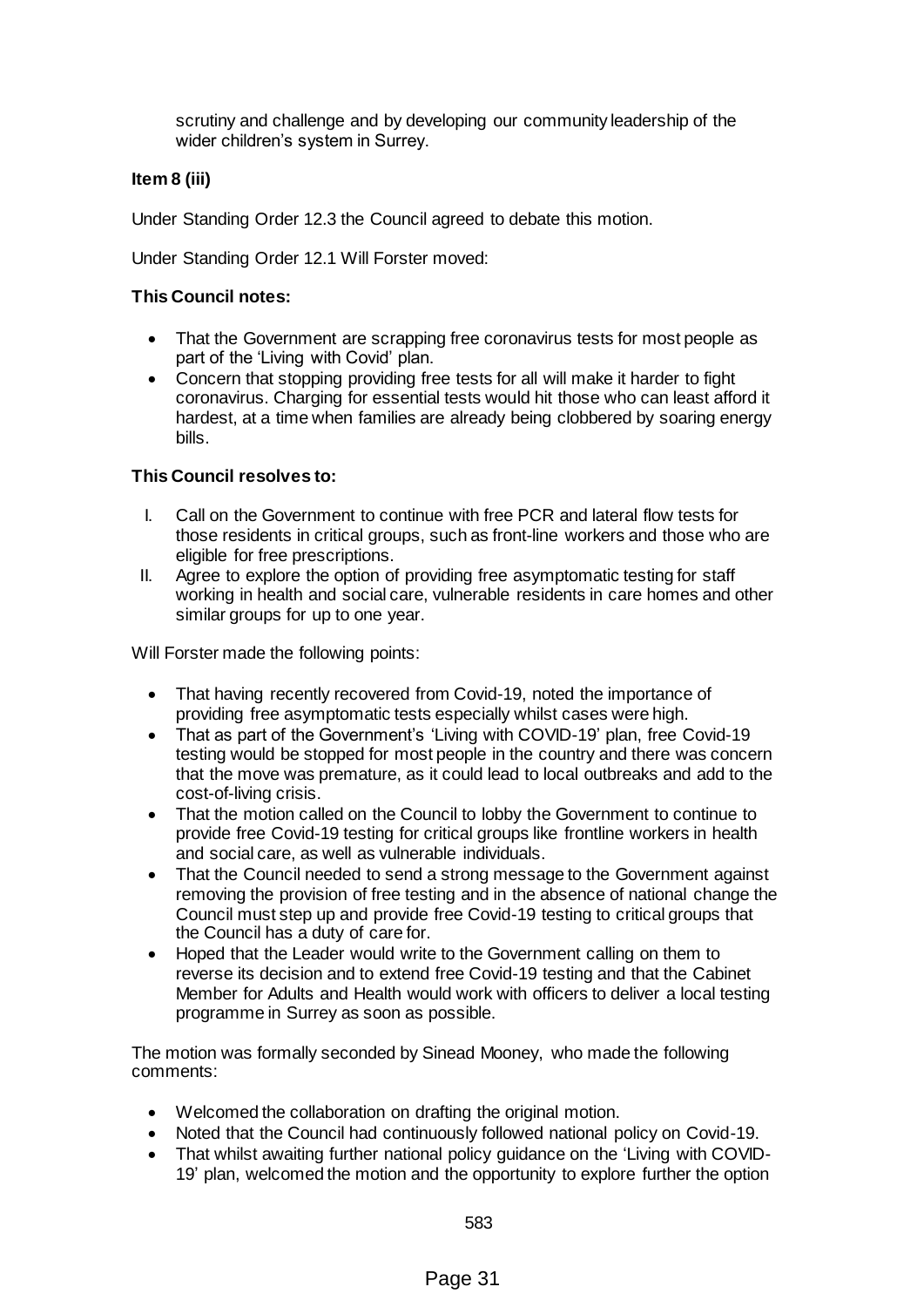for free asymptomatic testing for Surrey's most vulnerable residents and frontline workers.

Two Members spoke on the motion and made the following comments:

- That the situation regarding free Covid-19 testing should be reconsidered.
- That currently the Council followed national policy on Covid-19, including testing and awaited further guidance on the asymptomatic testing policy at the end of March, as well as the offer to specific settings and testing in response to outbreaks.
- That once that guidance was published the Council's Public Health team would be considering how best to implement it locally.
- That testing should continue for health and social care workers who look after vulnerable individuals such as those in care homes often requiring constant contact, many with dementia, co-morbidities or were immunosuppressed living in close proximity which meant an increased chance of transmission especially with the Omicron variant.
- That as a result of Omicron the Government was offering Covid-19 boosters for those aged over 75 years, residents in care homes, and those over 12 years old who were immunosuppressed.
- That health and social care workers were no longer required to have Covid-19 vaccinations, and neither were residents or visitors and given the nature of the work it was vital to encourage regular testing.
- That the Council should lobby the Government for free testing and it should continue to support the vulnerable groups outlined in the motion.
- That Covid-19 had not gone away so all should be vigilant.
- Thanked all in Surrey for following public health guidance throughout the pandemic and all should continue to follow key precautions to help stop the spread such as getting vaccinated, wearing a face covering in crowded settings, letting fresh air in, washing hands regularly and staying at home if unwell.
- That vaccination statistics showed that the vaccine remained the best form of protection for Covid-19, noting that it was never too late for those eligible to book a vaccine.
- That as one those groups being eligible to still get free testing, supported the motion to protect vulnerable people as the country was in a state of transition concerning Covid-19.

The Chair asked Will Forster, as proposer of the motion to conclude the debate, he made the following comments:

Thanked Members for their comments.

The motion was put to the vote and received unanimous support.

Therefore, it was **RESOLVED** that:

## **This Council notes:**

- That the Government are scrapping free coronavirus tests for most people as part of the 'Living with Covid' plan.
- Concern that stopping providing free tests for all will make it harder to fight coronavirus. Charging for essential tests would hit those who can least afford it hardest, at a time when families are already being clobbered by soaring energy bills.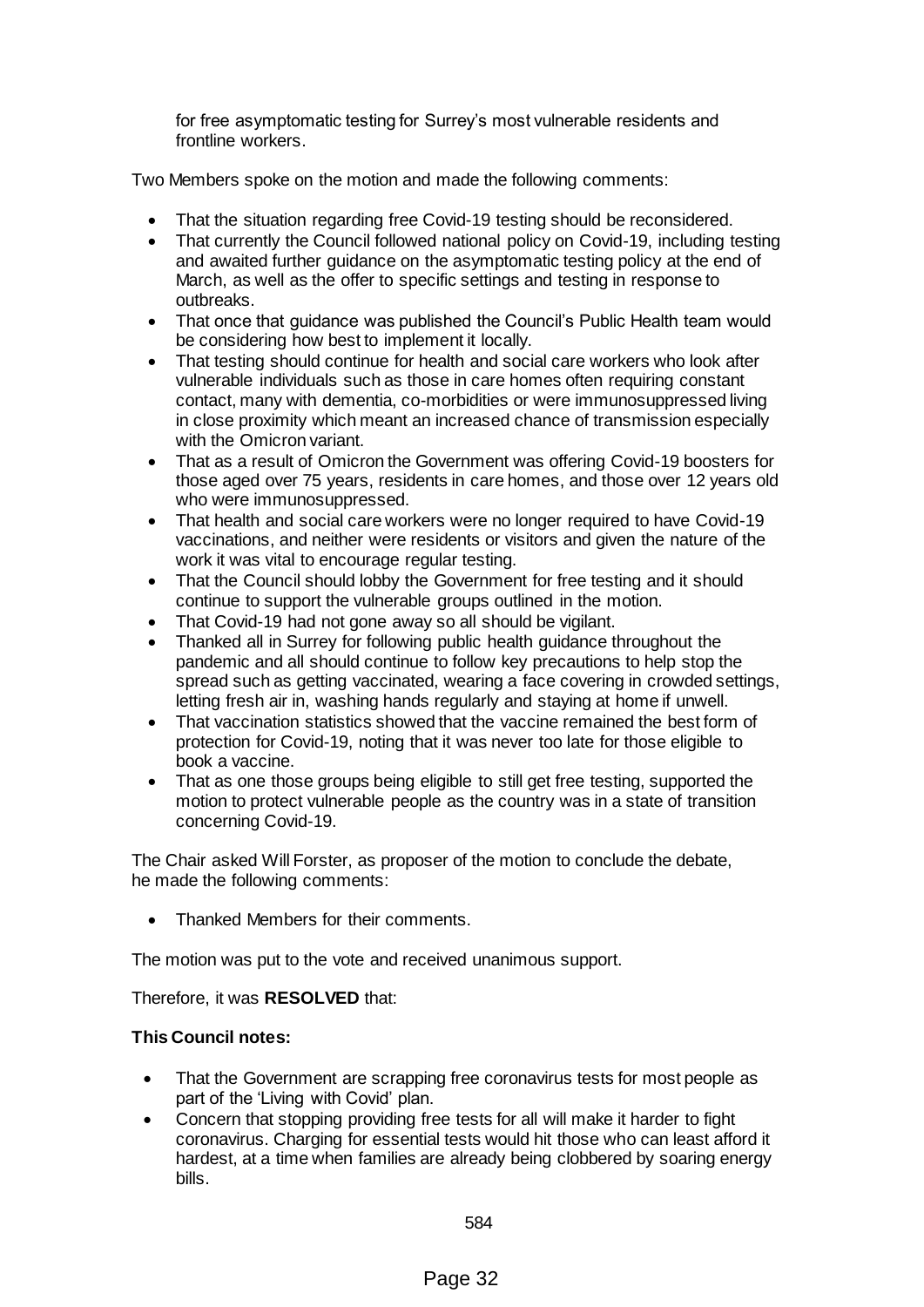## **This Council resolves to:**

- I. Call on the Government to continue with free PCR and lateral flow tests for those residents in critical groups, such as front-line workers and those who are eligible for free prescriptions.
- II. Agree to explore the option of providing free asymptomatic testing for staff working in health and social care, vulnerable residents in care homes and other similar groups for up to one year.

## **Item 8 (iv)**

Under Standing Order 13.1 the time limit for debating motions had been reached, therefore Council did not debate this original motion.

## **25/22 SELECT COMMITTEES' REPORT TO COUNCIL [Item 9]**

The Chair welcomed the report which was the first of its kind presented to Council.

The Chair of the Select Committee Chairs and Vice-Chairs' Group introduced the report and highlighted that the newly introduced update report would be provided to Council three times a year in addition to the Scrutiny Annual Report. He thanked the Select Committees' Chairs, Vice-Chairs, Members and Scrutiny Officers. He welcomed feedback from Members.

## **RESOLVED:**

- 1. That Council reviewed the work summarised in the report providing feedback to Scrutiny Chairs as appropriate.
- 2. That the Select Committees report to Council three times a year.

## **26/22 REPORT OF THE CABINET [Item 10]**

The Leader presented the report of the Cabinet meetings held on 22 February 2022 and 7 March 2022.

#### **Recommendations on Policy Framework Documents:**

There were no reports with recommendations for Council.

## **Reports for Information/Discussion:**

#### **22 February 2022:**

- A. Working with the Big Fostering Partnership
- B. Local and Joint Committee Highway Functions
- C. Accelerating the Introduction of Ultra-Low and Zero Emission Vehicles Approval to Procure 34 Hydrogen Fuel Cell Buses

## **7 March 2022:**

- D. Department for Education Safety Valve Agreement
- E. Quarterly Report on Decisions Taken Under Special Urgency Arrangements: 01 February 2022 – 14 March 2022